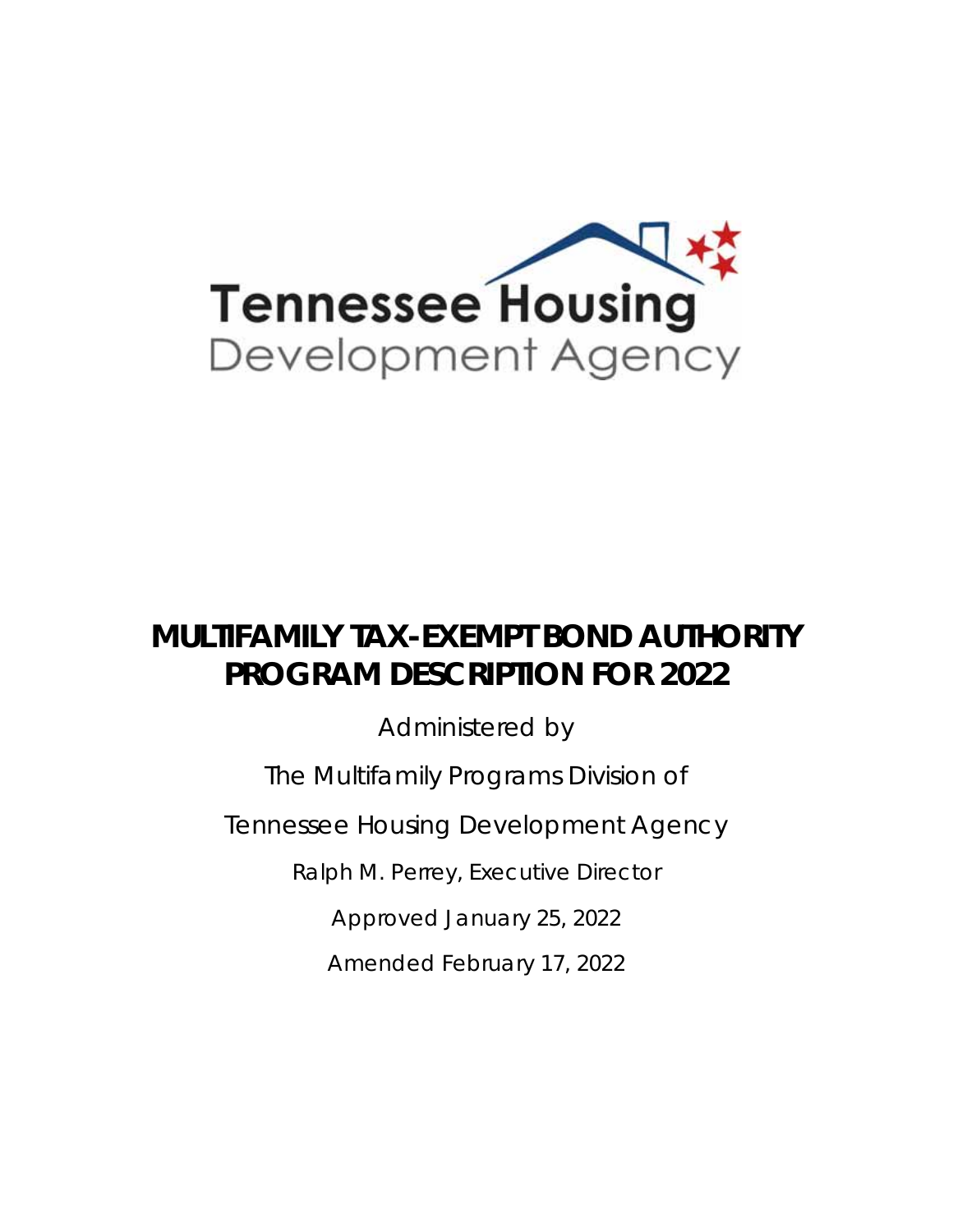# **Table of Contents**

| <b>Section</b> | <b>Section and Subsection Titles</b>                              | <b>Page Number</b> |
|----------------|-------------------------------------------------------------------|--------------------|
| 1.             | 2022 Multifamily Tax Exempt Bond Authority Overview               | $\mathbf{1}$       |
| 2.             | Definitions                                                       | $\overline{2}$     |
| 3.             | Program Eligibility                                               | 12                 |
|                | A. Use of Multifamily Tax-Exempt Bond Authority                   |                    |
|                | <b>B.</b> Eligible Developments                                   |                    |
|                | C. Eligibility Documentation                                      |                    |
|                | D. Eligible Team Members                                          |                    |
|                | E. Identity of Interest                                           |                    |
| 4.             | <b>Federal Election</b>                                           | 16                 |
| 5.             | Program Limits                                                    | 17                 |
|                | A. Multifamily Tax-Exempt Bond Authority Amount                   |                    |
|                | B. Maximum Amount of Multifamily Tax-Exempt Bond Authority per    |                    |
|                | Developer or Related Parties                                      |                    |
|                | C. Limit on Developer's Fee                                       |                    |
|                | D. Limits on Costs of Issuance                                    |                    |
| 6.             | THOMAS Submission of Applications                                 | 20                 |
|                | A. Applications                                                   |                    |
|                | <b>B.</b> Supporting Documents                                    |                    |
|                | C. Multifamily Tax-Exempt Bond Authority Firm Commitment          |                    |
|                | <b>Eligibility Documents</b>                                      |                    |
|                | D. Multifamily Tax-Exempt Bond Authority Conditional Commitment   |                    |
|                | <b>Eligibility Documents</b>                                      |                    |
|                | E. Multiple Applications for a Single Development                 |                    |
|                | F. Multiple Developments Tied to a Single Bond Issuance           |                    |
| 7.             | <b>Application Review Process</b>                                 | 22                 |
|                | A. Applications Must Be Complete                                  |                    |
|                | <b>B.</b> Information Must Be Current                             |                    |
|                | C. Review of Applications Requesting Commitment of Multifamily    |                    |
|                | Tax-Exempt Bond Authority                                         |                    |
| 8.             | Threshold Requirements and Scoring                                | 23                 |
|                | A. Threshold Requirements                                         |                    |
|                | <b>B.</b> Minimum Score                                           |                    |
| 9.             | <b>Ranking Process</b>                                            | 24                 |
| 10.            | Commitment of Multifamily Tax-Exempt Bond Authority               | 26                 |
|                | A. Multifamily Tax-Exempt Bond Authority Conditional Commitment   |                    |
|                | Letter                                                            |                    |
|                | B. Multifamily Tax-Exempt Bond Authority Firm Commitment Letter   |                    |
| 11.            | Fees, Partial Refunds of Fees and Fees Retained by THDA           | 27                 |
|                | A. Wiring Instructions                                            |                    |
|                | B. Application Fee                                                |                    |
|                | C. Special Request Application Fee                                |                    |
|                | D. Resubmission Fee                                               |                    |
|                | E. Multifamily Tax-Exempt Bond Authority Conditional Commitment   |                    |
|                | Letter Fee                                                        |                    |
|                | F. Multifamily Tax-Exempt Bond Authority Firm Commitment Fee and  |                    |
|                | <b>Incentive Fee</b>                                              |                    |
|                | G. Refund of Incentive Fee Following Issuance of Multifamily Tax- |                    |
|                | <b>Exempt Bond Authority</b>                                      |                    |
|                | H. Release of Commitments and Refund of Incentive Fee             |                    |
|                | Incentive Fee Retained by THDA<br>Ι.                              |                    |
|                | Monitoring Fee<br>J.                                              |                    |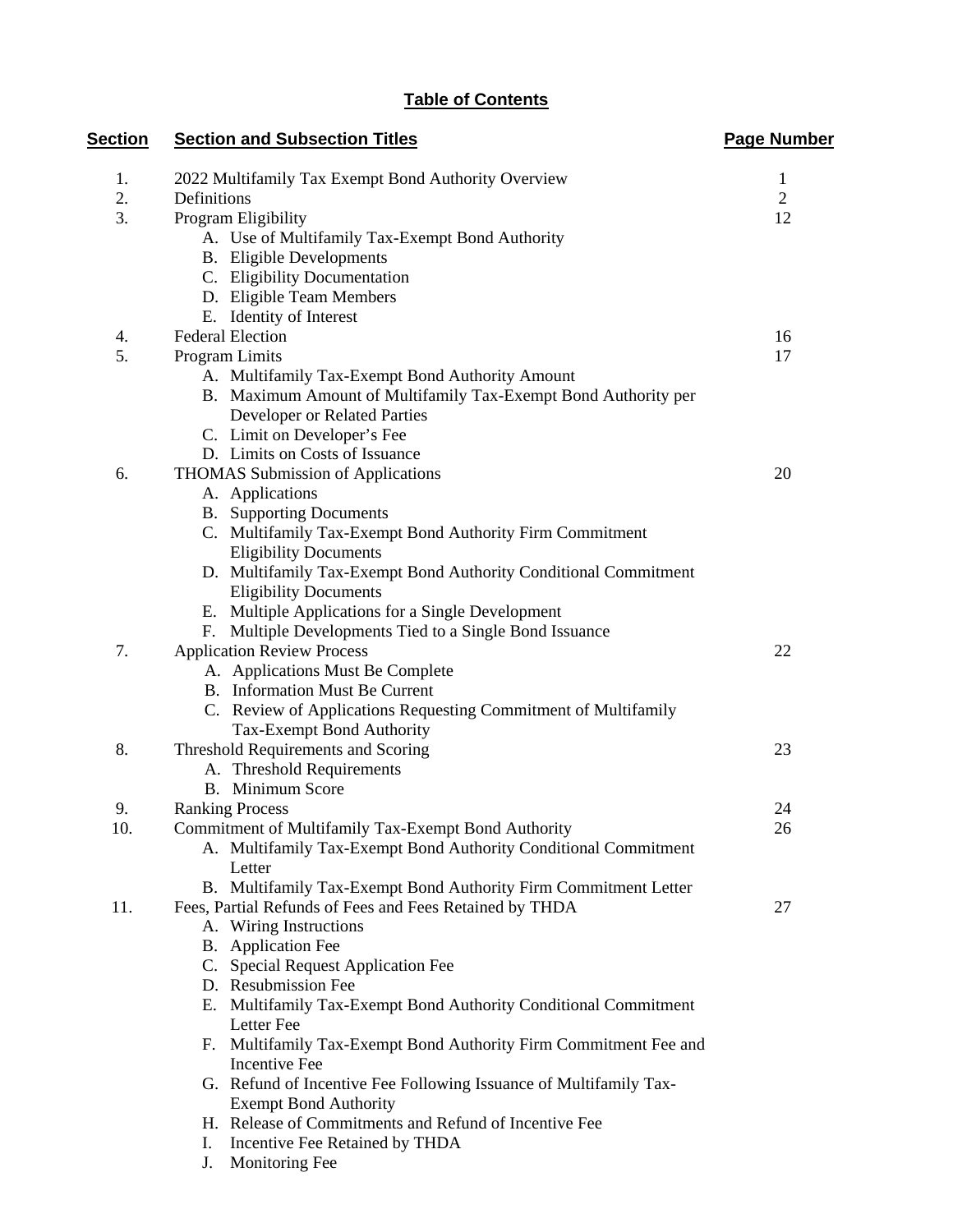- K. Modification Fee
- L. Extension Fee
- 12. Noncompetitive Housing Credits 30
- 13. Controlling Document 31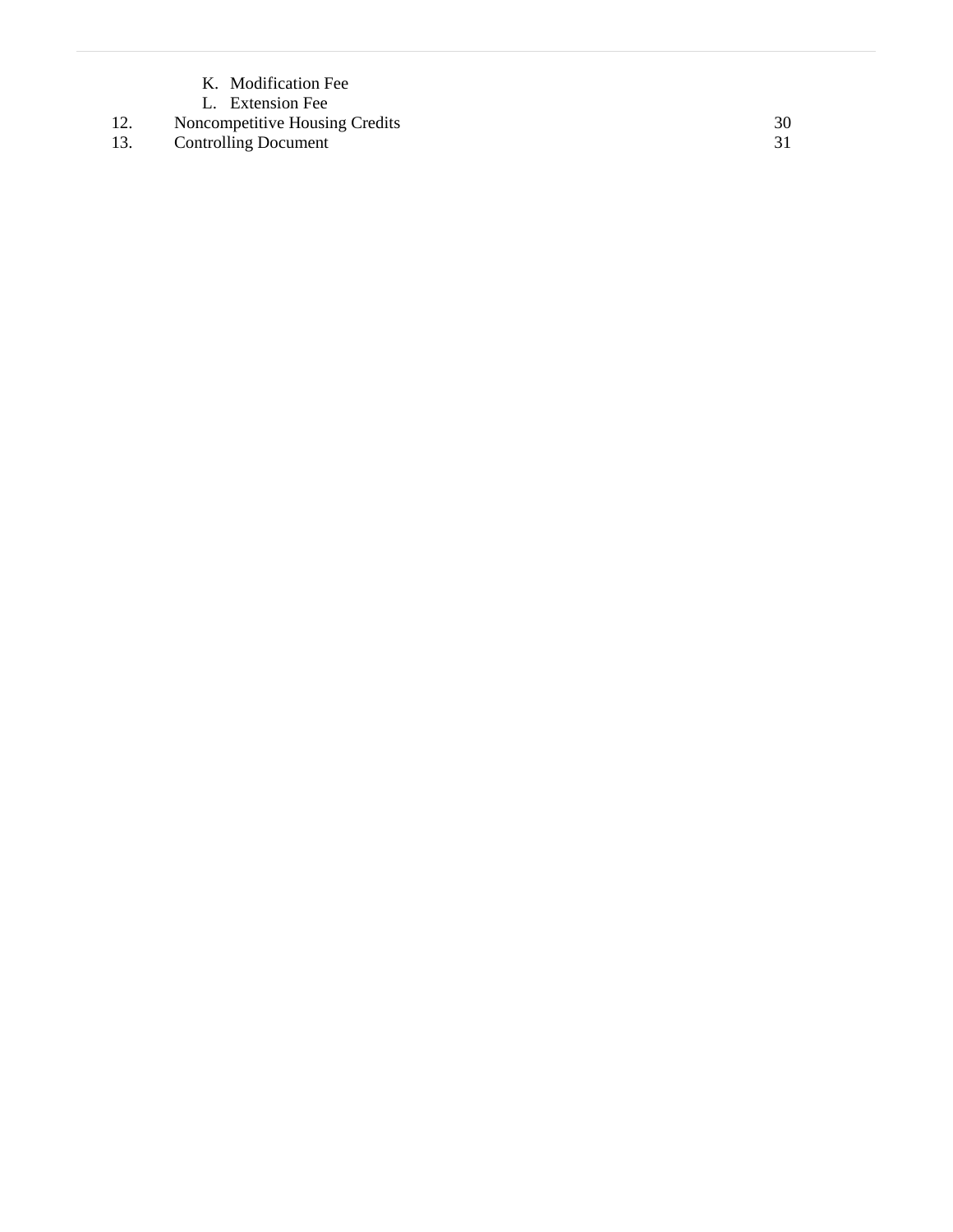## **Section 1: 2022 Multifamily Tax-Exempt Bond Authority Overview**

The Tennessee Housing Development Agency ("THDA") is making private activity bond authority available to local issuers to finance multifamily housing units in Tennessee under 26 U.S.C. § 142(d) of the Internal Revenue Code ("Section 142"). The private activity bond authority can be used only for taxexempt Private Activity Bonds issued to finance qualified residential rental projects through new construction of multifamily rental units, conversion of existing properties to multifamily rental units through Adaptive Reuse/Conversion, or acquisition and rehabilitation of Existing Multifamily Housing, hereinafter referred to as Multifamily Tax-Exempt Bond Authority ("MTBA").

THDA anticipates two funding rounds as described in Table 6-1 in Section 6.C. THDA will notify program participants by email and information posted to THDA's website. No applications submitted under this MTBA Program Description will have priority or be considered under any future MTBA Program Description.

Whenever a local jurisdiction takes action that THDA determines to be for the primary purpose of preventing proposed MTBA developments from satisfying applicable program requirements, THDA may lower the amount of MTBA available to that jurisdiction in future MTBA Program Descriptions. Examples include, without limitation, "downzoning", action restricting utilities or utility connections, action regarding required public roads, or action to preventing issuance of Certificates of Occupancy.

Applicants must apply for MTBA through THDA's online system, the Tennessee Housing Online Management Application System. Applicants applying for MTBA in THOMAS are deemed to be simultaneously applying for Noncompetitive Low-Income Housing Credits ("Housing Credit") under 26 U.S.C. § 42 of the Internal Revenue Code ("Section 42") and must meet the requirements found in the THOMAS User Manual and use the documents found on the THOMAS Documents Page. All MTBA Program Description requirements, application requirements, and Code requirements must be met. If there is any inconsistency or conflict among the requirements, the most stringent of the requirements will apply, as determined by THDA.

MTBA PD for 2022 page 1 of 31

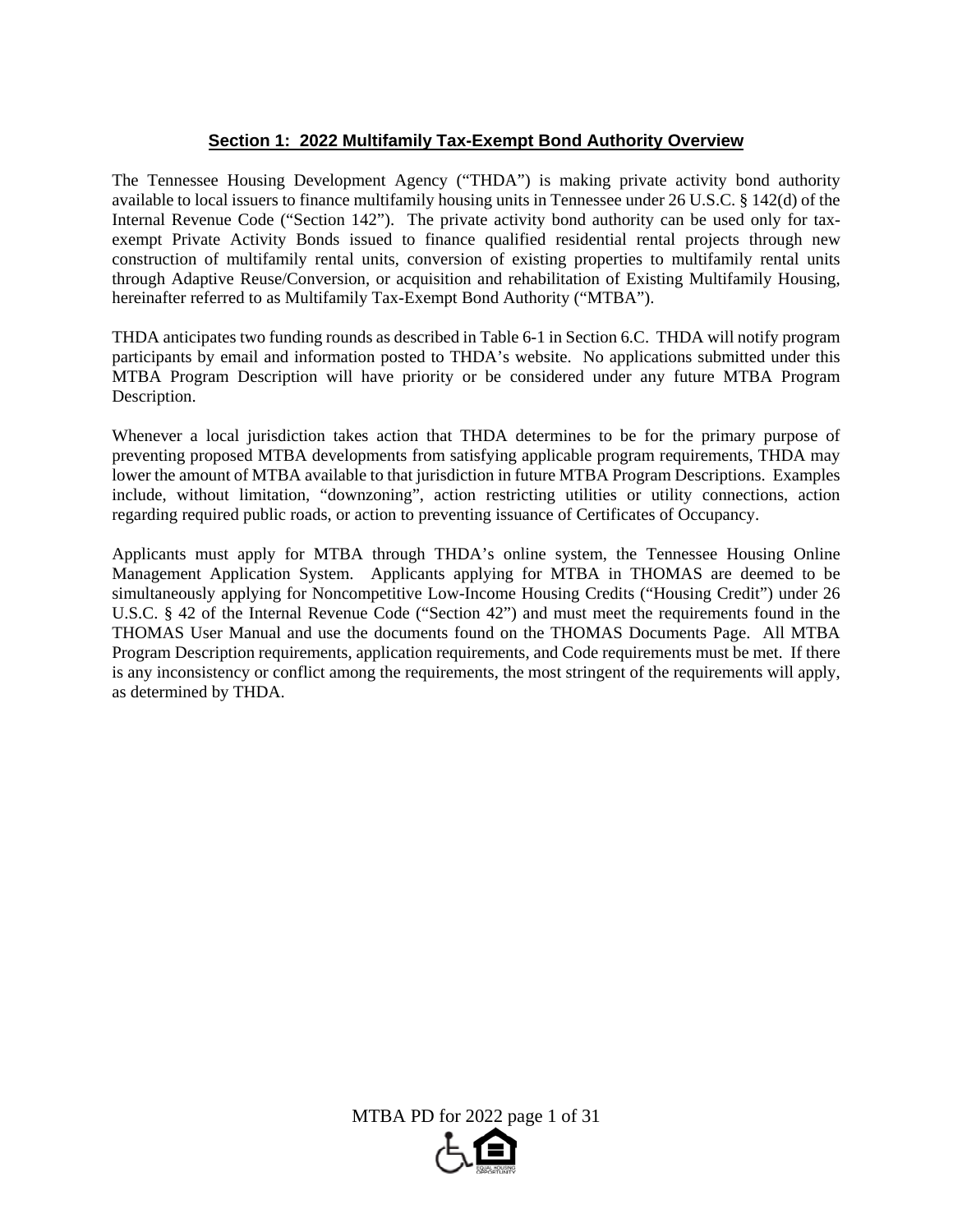## **Section 2: Definitions**

20/50 Test – The 20/50 Test is a federal minimum set–aside that may be elected by an Applicant for Housing Credit that requires at least 20% of the units in a Housing Credit Development to be both rent restricted and occupied by households whose income is less than or equal to 50% of area median gross income ("AMI"). This is an irrevocable election made in an Initial Application.

40/60 Test – The 40/60 Test is a federal minimum set–aside that may be elected by an Applicant for Housing Credit that requires at least 40% of the units in a Housing Credit Development to be both rent restricted and occupied by households whose income is less than or equal to 60% of AMI. This is an irrevocable election made in an Initial Application.

Average Income Test - The average income test is a minimum set-aside that may be elected by an applicant for Noncompetitive Housing Credits. Under this election, at least 40% of the units in a Housing Credit development are required to be both rent restricted and occupied by individuals whose incomes do not exceed the imputed income limitation designated by the applicant. This is an irrevocable election made at Initial Application. The average of the imputed income limitation designated cannot exceed 60% of AMI. The designated imputed income limitations must be in 10% increments as follows: 20%, 30%, 40%, 50%, 60%, 70%, and 80%.

42(m) Letter - A letter issued by THDA to successful applicants for Noncompetitive Housing Credits.

Acquisition - Acquiring the control of real property and assets.

Adaptive Reuse/Conversion - The renovation and reuse of a pre-existing building that has not been used for residential purposes and creates additional affordable housing units. Pre-existing buildings used as hotels or motels are eligible as Adaptive Reuse/Conversion. Adaptive Reuse/Conversion will be evaluated and reviewed as New Construction.

AMI - Area Median Income as determined by HUD.

Applicant – An applicant for Multifamily Tax-Exempt Bond Authority under this Program Description that will own the proposed development.

Application – See "Initial Application".

Appraisal - An opinion of value for land and building cost.

Basis Boost - An increase of up to 30% in eligible basis for a building in order to improve the financial feasibility of the building in a Difficult Development Area. In this MTBA Program Description, only areas defined by HUD as Difficult Development Areas are eligible for the Basis Boost.

Bond - A financial instrument issued on behalf of a local or state government for the purpose of providing special financing benefits for qualified projects.

Bond Counsel - Counsel representing the bond issuer and bondholders.

Bond Issuer - A municipality, board, or housing authority with the authority to issue bonds using MTBA for a jurisdiction.

MTBA PD for 2022 page 2 of 31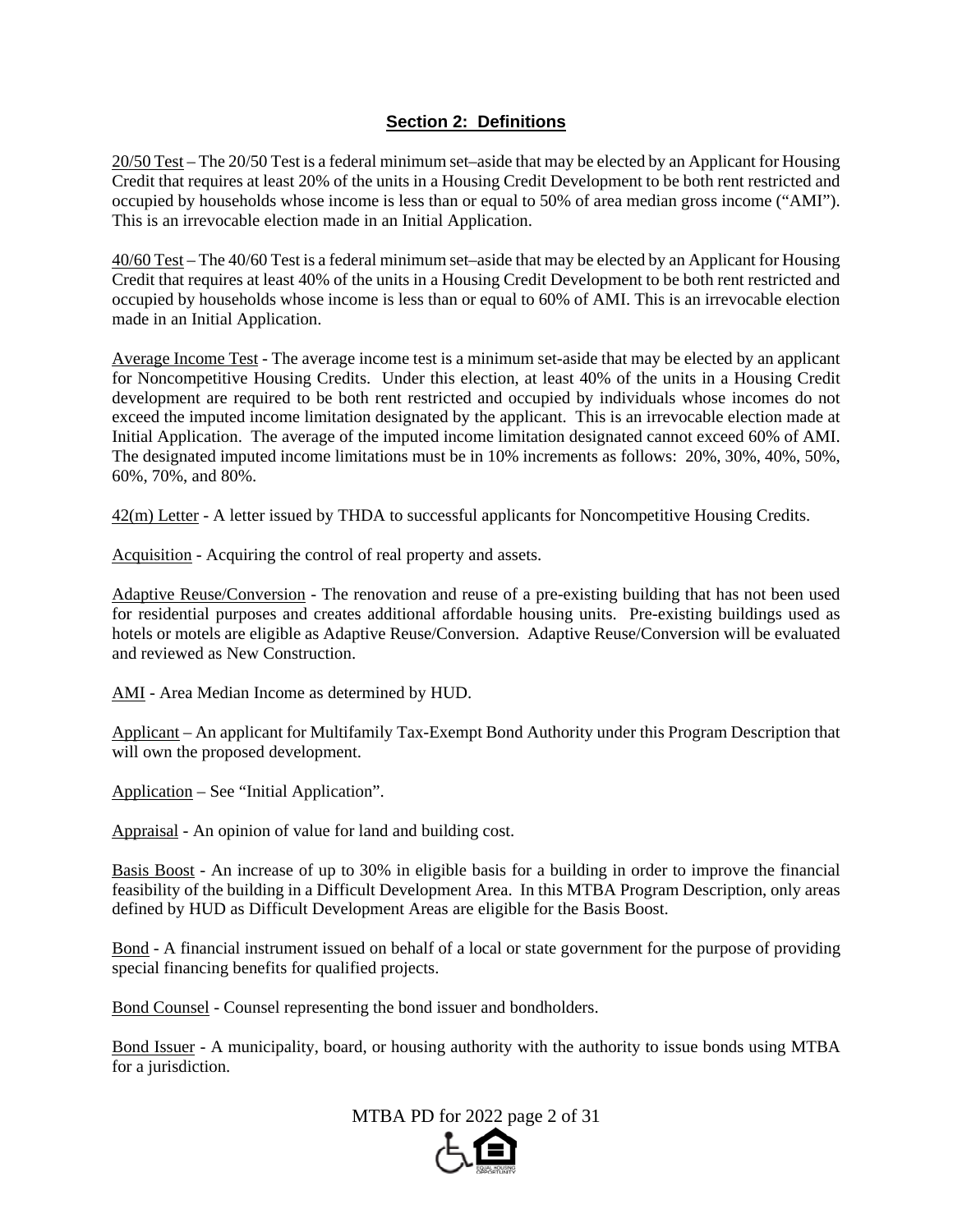Bond Opinion Letter - A document provided by Bond Counsel representing the issuer that opines that the bonds have been validly issued and, if tax exemption is intended, that the bonds are tax-exempt bonds.

Bond Purchase Agreement Summary Letter - The THDA Template that describes the terms of a bond purchase agreement.

Capital Needs Assessment - See Physical Needs Assessment

Carryover Allocation Application – The application and all related documentation required when a development with a Reservation Notice will not be placed in service in the same year as the Reservation Notice.

Certificate of Occupancy - A document issued by a local government agency or building department certifying a building's compliance with applicable building codes and other laws, and indicating it to be in a condition suitable for occupancy.

Certified Public Accountant - A state licensed accounting professional who provides accounting services and opinions and is committed to protecting the public interest.

Code – Internal Revenue Code of 1986, as amended, and together with Sections 42 and 142, shall include all subsequent tax legislation duly enacted by the Congress of the United States and shall be deemed to include the United States Treasury Regulations in effect with respect thereto (including regulations first promulgated under previous versions of the Code) and shall also include revenue procedures, revenue rulings, or other published determinations of the Treasury Department or the Internal Revenue Service of the United States.

Compliance Period **–** The period of 15 taxable years, commencing on the first day of the taxable year in which any building that is part of the Housing Credit Development is placed in service or, if deferred by election of the Owner of the Housing Credit Development, the first day of the next calendar year, but only if the building is a qualified low–income building as of the close of the first year of such period. This definition may be revised under the land use restrictive covenants for a longer duration based on Applicant's election under Section 20 of the Qualified Allocation Plan.

Commitment Fee - A fee charged for a firm commitment of MTBA.

Commitment for Permanent Financing - The commitment for long term permanent financing describing all terms and conditions of such financing.

Competitive Housing Credits - Housing Credits that are available for construction or rehabilitation housing activities as allocated through the competitive process described in the Qualified Allocation Plan.

Concerted Community Revitalization Plan ("CCRP") - A document that assesses the health and potential prosperity of an area through public interaction and assessment of the physical, social and economic health of the citizenry, businesses, infrastructure and built environment in the area. A CCRP must contain all of the following:

- 1. A target area with clearly defined geographic boundaries.
- 2. A defined role for the lead and/or convening organization that will coordinate all other partners' efforts and monitor plan progress.
- 3. A steering committee or coalition that is representative of the community and is charged with guiding the process.

MTBA PD for 2022 page 3 of 31

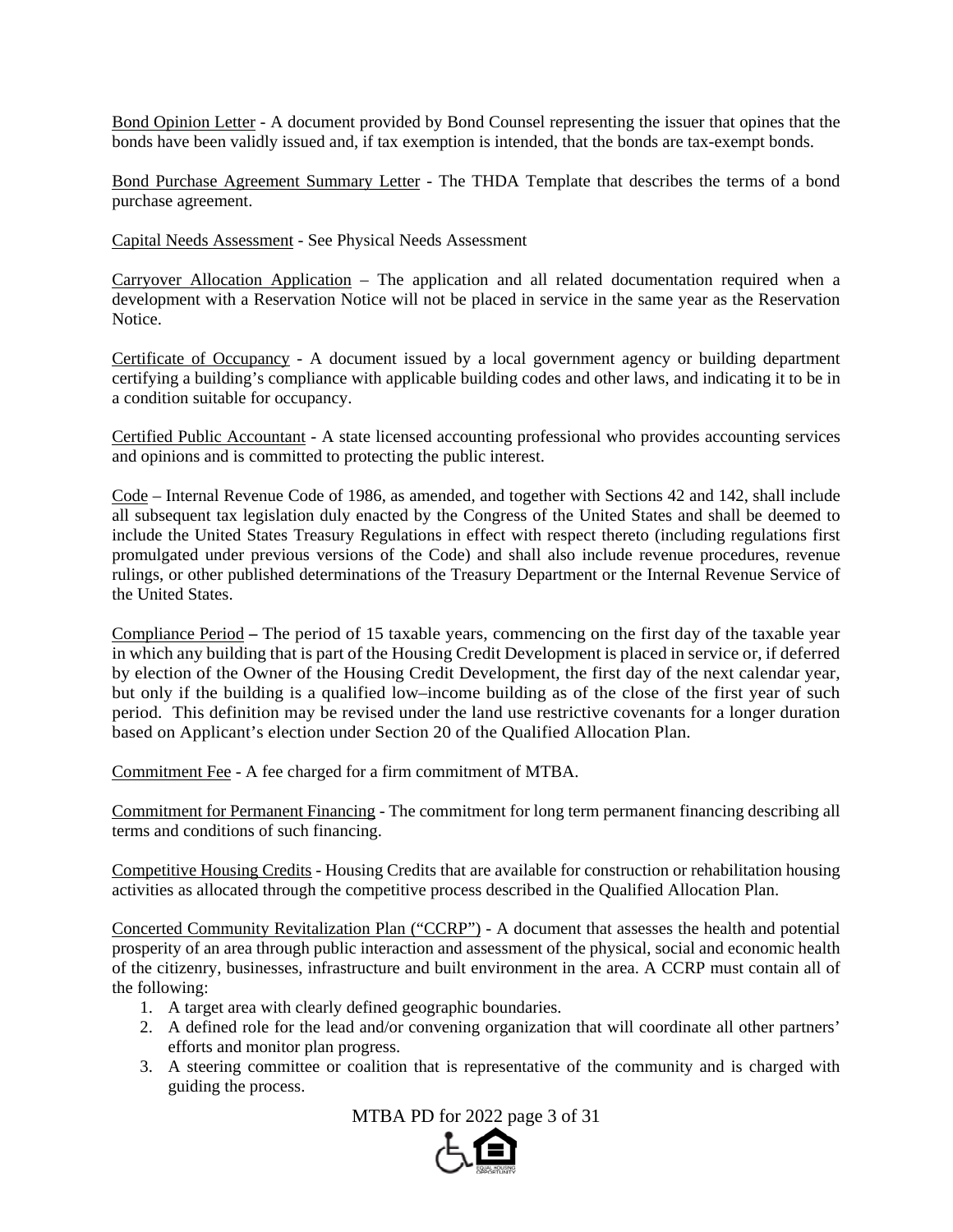- 4. A survey of current conditions, a needs assessment and/or an asset map that defines community assets upfront and clearly identifies challenges to be addressed. The data should include demographics, economic vitality, and public investment.
- 5. Public meetings and surveys to identify the citizen and business' vision for the neighborhood/target area.
- 6. Minimum elements the plan should address include Housing, Education, Infrastructure and Economic Development.
- 7. Defined outcomes and objectives based both on data and community outreach. Outcomes should be realistic and responsive to the interests of the community.
- 8. A set of strategies to achieve the outcomes.
- 9. A proposed timeline for implementation of strategies.
- 10. Proposed funding for implementation.
- 11. Continued evaluation of progress, allowing periodic assessment of what is working, what is not and where adjustments are needed.
- 12. Approval of the plan from the appropriate local entity

Conversion of Existing Property - See Adaptive Reuse/Conversion

Conditional  $42(m)$  Letter – A letter issued by THDA to Applicants seeking a determination of 4% Housing Credit in conjunction with uncommitted Multifamily Tax–Exempt Bond Authority.

Consultant - A third-party entity that provides consulting services to MTBA Development Participants. An entity acting in the capacity of Owner, Developer, or General Contractor or which provides technical assistance to the Owner, Developer, or General Contractor is considered a Consultant. Consultants include, but are not limited to, construction management consultants, interior design consultants, relocation specialists, tax credit application consultants, resident certification consultants, HOPE VI consultants, etc. All consulting fees are considered part of the calculation of the maximum allowable Developer fee for each MTBA Development.

Cost Certification - The certification of actual total Development costs for a development and the amount of Housing Credit eligible basis in the Development at the completion of construction for a development.

Cost of Issuance - Costs associated with the issuance of Private Activity Bonds, capped at 2% in accordance with Code requirements. These costs include costs permitted under the Code and the MTBA Commitment Fee.

Credit Period – The 10–year period over which Housing Credit may be claimed. The Credit Period begins on the first day of the taxable year in which any building that is part of a Housing Credit Development is placed in service or, if deferred by election of the Owner of the Housing Credit Development, the first day of the next calendar year, but only if the building is a qualified low–income building as of the close of the first year of such period.

Developer - The legal entity designated as the Developer in the Application as well as all persons, affiliates of such persons, corporations, partnerships, joint ventures, associations, or other entities that have a direct or indirect ownership interest in the Developer entity. Material participation (through Placed In Service) is required for all developers and for all entities that receive any portion of the Developer Fee.

Development Team - Includes any individual or member of the development team including Governors/Directors, Members and Managers/Officers of the Ownership Entity; Officers, Directors, and

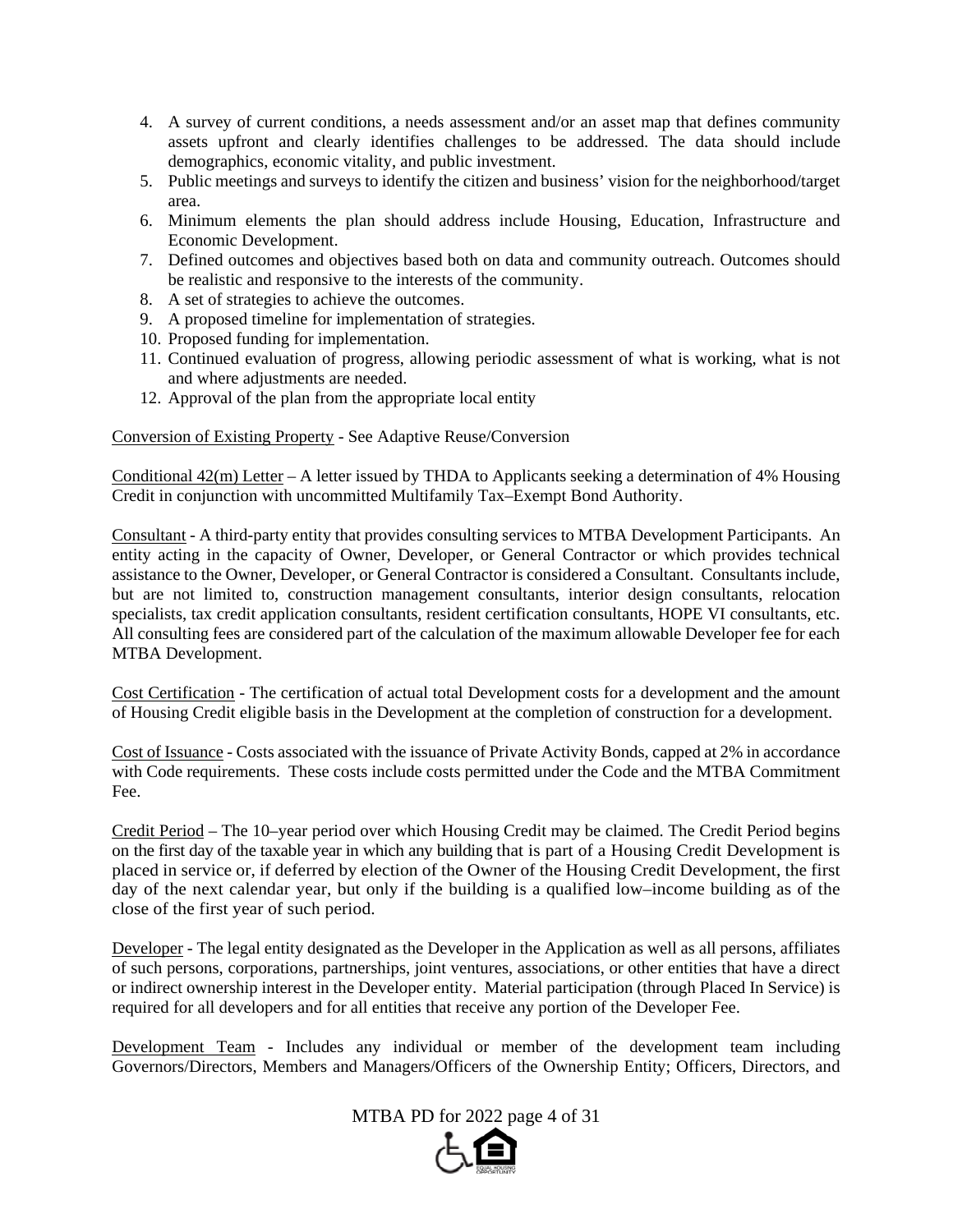Stockholders of the Development Entity and Officers, Directors, and Stockholders of the Property Management Company.

Difficult Development Area ("DDA") –Any area designated as such by HUD or as so defined by THDA in accordance with Section  $42(d)(5)(B)(v)$ . The list is available here: https://www.huduser.gov/portal/datasets/qct.html.

Disability –With respect to an individual, a physical or mental impairment that substantially limits one or more major life activities of such individual; a record of such impairment; or being regarded as having such an impairment. Major life activities include, but are not limited to, caring for oneself, performing manual tasks, seeing, hearing, eating, sleeping, walking, standing, lifting, bending, speaking, breathing, learning, reading, concentrating, thinking, communicating, and working. A major life activity also includes the operation of a major bodily function, including but not limited to, functions of the immune system, normal cell growth, digestive, bowel, bladder, neurological, brain, respiratory, circulatory, endocrine, and reproductive functions. An individual meets the requirement of "being regarded as having such an impairment" if the individual establishes that he or she has been subjected to an action prohibited by law because of an actual or perceived physical or mental impairment whether or not the impairment limits or is perceived to limit a major life activity. An individual will not be regarded as having such an impairment when the impairment is transitory and minor. A transitory impairment is an impairment with an actual or expected duration of 6 months or less. An impairment that is episodic or in remission is a disability if it would substantially limit a major life activity when active. For further definition, please see the Americans with Disabilities Act of 1990, as amended.

Downzoning - An effort to change zoning to reduce permitted density of housing and development.

Elderly – see definition of Older Persons.

ENERGY STAR - Energy efficient designation that must be obtained in order to utilize the Energy Star Utility Allowances published on the THDA website.

Evaluation Notice – A notice provided by THDA to request clarification or additional information related to a requested status report on the development, Final Application, quarterly construction report, or certified property management application; during an on–site inspection of the property during construction, after the buildings are placed in service or during the term of the Extended Use Agreement; or other compliance concern identified by THDA in its sole discretion. Failure to respond to successive Evaluation Notices by the Final deadline allows THDA, in its sole discretion, to return or reject the application, recapture the allocation, or issue an event of noncompliance under the terms of the Extended Use Agreement.

Extended Use Agreement – Also known as the Declaration of Land Use Restrictive Covenants for Low– Income Housing Tax Credits ("LURC"), is the agreement executed between THDA and Owner. The LURC:

- 1. Is binding on Owner and all successors of Owner;
- 2. Requires the Housing Credit Development to comply with the requirements of Section 42, the Qualified Allocation Plan, the Application, and THDA;
- 3. Evidences Applicant's federal election and any requirements pursuant to Applicant's scoring elections in the Initial Application;
- 4. Requires that the applicable fraction for each building for each taxable year during the term of the LURC will not be less than the applicable fraction specified the LURC;

MTBA PD for 2022 page 5 of 31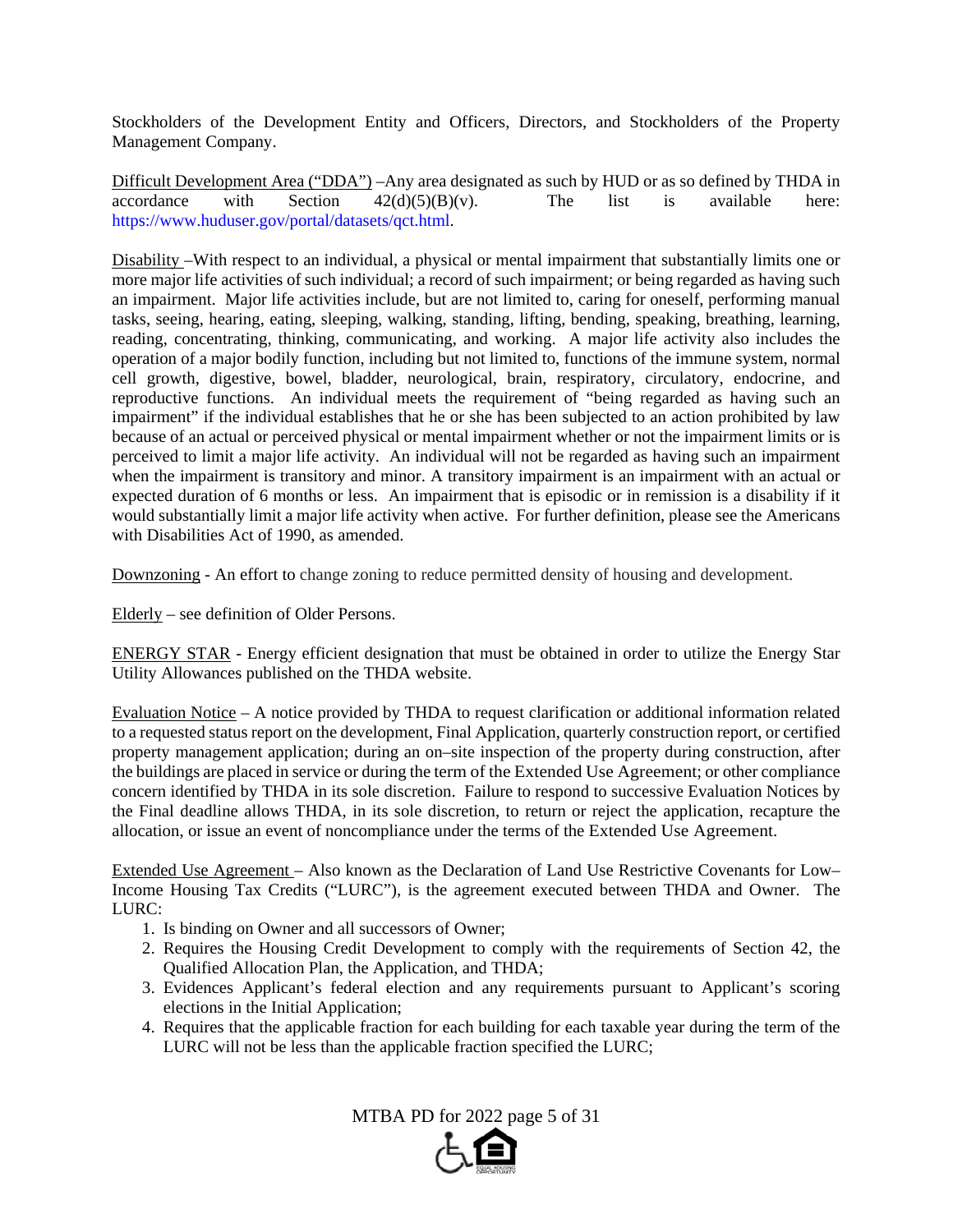- 5. Prohibits the eviction or termination of the tenancy (except for good cause) of an existing low– income resident or any increase in the gross rent with respect to a low–income unit that is not otherwise permitted;
- 6. Allows individuals who meet the income limitation applicable to the building (whether prospective, present, or former occupants of the building) the right to enforce in any State court the rights under (1) and (2) above;
- 7. Prohibits the disposition to any person of any portion of the building to which the LURC applies, unless all of the building to which the LURC applies is disposed of to such person;
- 8. Prohibits the refusal to lease to a holder of a voucher or certificate of eligibility under Section 8 of the United States Housing Act of 1937 because of the status of the prospective resident as such a holder;
- 9. Is recorded in the real property records of the county in which the Housing Credit Development is located as a restrictive covenant running with the land; and
- 10. Commences on the first day of the Compliance Period for a term of at least thirty (30) years (the "Extended Use Period").

Existing Multifamily Housing - A multifamily development that will preserve affordable housing units that are rent and income restricted or, through rehabilitation of units that were not previously affordable, create affordable housing units.

Federal Election - For purposes of MTBA; the federal election is the minimum set-aside requirement found under Section 142(d) of the Code; where a certain percentage of the units are designed low income and must be qualified by households earning no more than the associated income limit. For purposes of Noncompetitive Housing Credits; the federal election or test is the minimum set-aside requirement found under Section  $42(g)(1)$  of the Code; where a certain percentage of the units are designed low income and must be qualified by households earning no more than the associated income limit. In the MTBA Program Description; applicants will be held to the federal election required for Noncompetitive Housing Credits.

Final Application – The application and all related documentation required when a Housing Credit Development is to be placed in service and for which IRS Forms 8609 are sought.

Firm 42(m) Letter – A letter issued by THDA to Applicants seeking a determination of 4% Housing Credit in conjunction with a commitment of Multifamily Tax–Exempt Bond Authority.

Grand Divisions – the East, Middle, and West Grand Divisions of Tennessee as described in Tennessee Code Annotated Title 4, Chapter 1, Part 2

Hard Cost - Costs that include expenses directly related to the physical construction of a building such as construction materials and construction labor.

Housing Credit – Low-Income Housing Credit as described in Section 42 of the Code.

Housing Credit Development – the proposed or existing rental housing development for which Housing Credit has been applied for or allocated.

Housing for Older Persons – Housing (i) intended for, and solely occupied by, persons age 62 or older; or (ii) intended and operated for occupancy by at least one person age 55 years or older per unit, or (iii) provided for under any state or federal program that HUD has determined is specifically designed and operated to assist older persons (as defined in the state or federal program).

MTBA PD for 2022 page 6 of 31

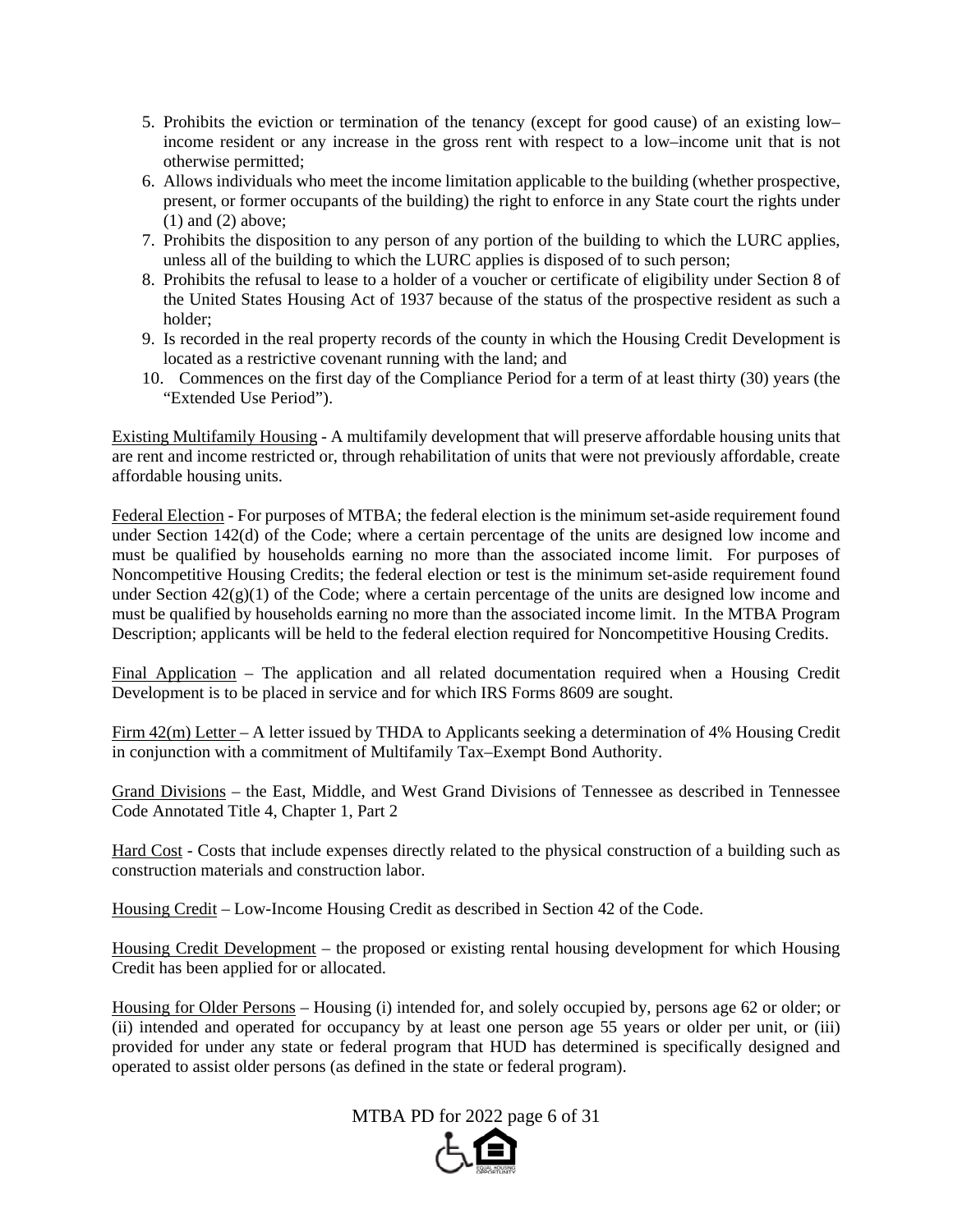HUD - The United States Department of Housing and Urban Development.

Incentive Fee - A potentially refundable fee charged to provide an incentive to issue and close the sale of MTBA.

Inducement Resolution – A resolution of the local issuing entity authorizing issuance of tax-exempt bonds by the local issuing entity to finance the proposed development.

Initial Application – The application submitted by an Applicant seeking an allocation of Housing Credit, including, without limitation, all information and documents entered into THOMAS.

IRS – Internal Revenue Service.

Issuer Certification – A certificate provided by a local issuer certifying willingness to issue tax-exempt bonds to finance a proposed development in a form and with substance as shown on the THOMAS Documents Page.

Local Government Notification - Following receipt of Initial Applications, THDA will notify the chief executive officer (or the equivalent) of the local government in whose jurisdiction a development proposed in an Initial Application is to be located. Such individual will have an opportunity to comment on the development proposed in the Initial Application to be located in the jurisdiction, as required by Section  $42(m)(1)(A)(ii)$ .

Market Study - An analysis of the market conditions of supply, demand and pricing for a specific property type in specific areas.

Modification - Changes to buildings, units, square footage, scoring items, etc. that determine eligibility for a commitment of MTBA and an allocation of Noncompetitive Housing Credits.

MTBA – Multifamily Tax–Exempt Bond Authority.

No Further Monitoring Status – Housing Credit Developments that are outside of the Section 42 defined Compliance Period that have failed to respond to and/or cure notices for monitoring reviews, non-submittal of annual compliance reports, and noncompliance with program requirements for 180 days from the date THDA provides the notice of noncompliance. Ineligibility will continue until the noncompliance is cured or the LURC expires.

Noncompetitive Housing Credits – 4% Housing Credits made available to qualified developments, subject to the requirements of this MTBA Program Description, when at least the statutorily required portion of the aggregate basis of the building and the land on which the building is located is financed with tax-exempt bonds using MTBA.

Other Sources of Funds – sources of funding not related to deferred developer fee, owner capital contributions. Examples of Other Sources of Funds include, without limitation, grants from THDA, grants from local trust funds, and grants from philanthropic foundations. PILOT commitments from a local government will not be considered as Other Sources of Funds.

Owner - The single purpose legal entity (e.g. Corporation, Limited Partnership, Limited Liability Partnership) holding title to the Site.

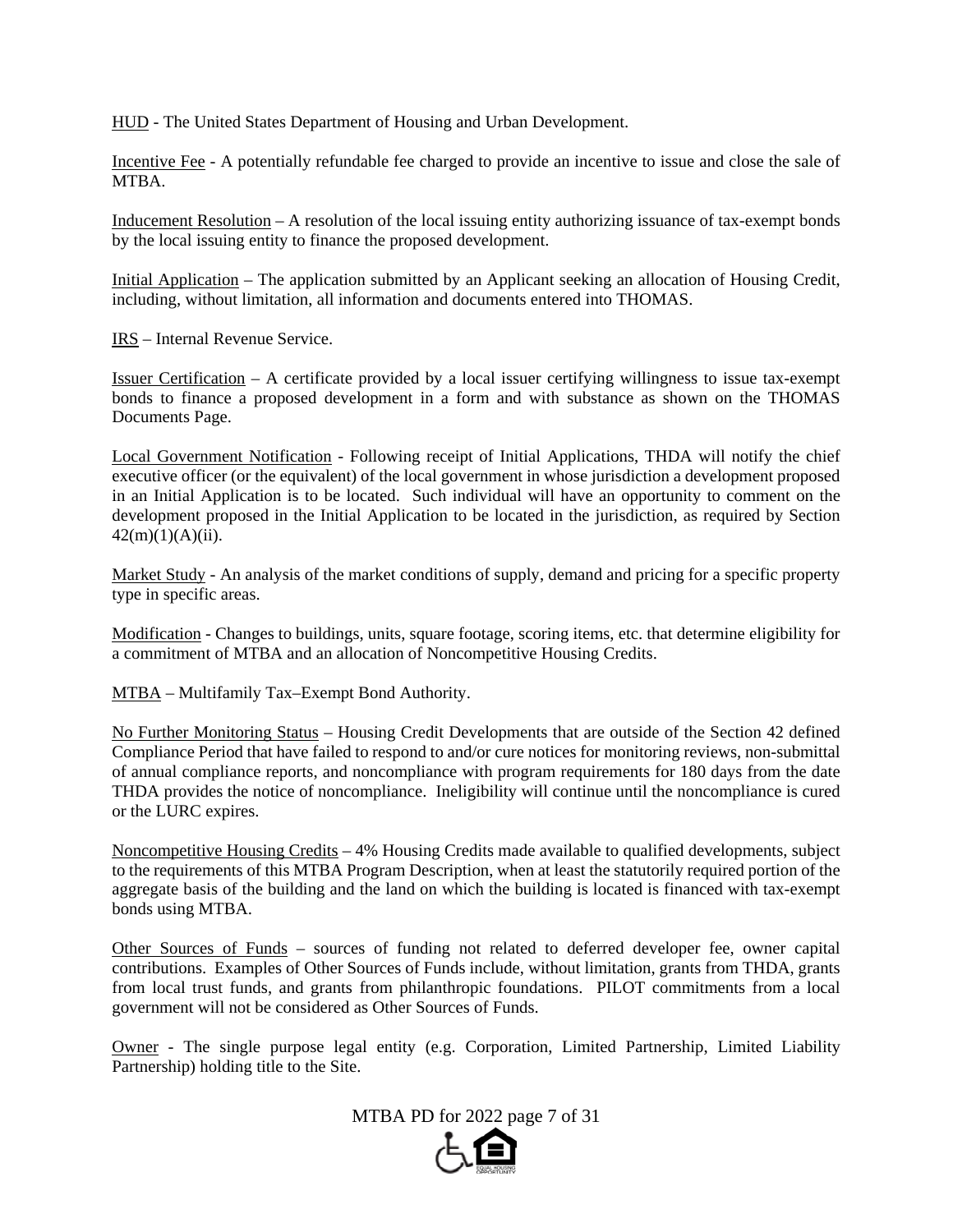Public Housing Authority ("PHA") – A public housing authority created under the Housing Authorities Law, Tennessee Code Annotated Section 13–20–101, et seq.

Physical Needs Assessment – A report prepared by licensed third party provider which contains detailed information about physical needs, deficiencies (including major systems, life safety, and ADA needs) and the capital needs requirements of existing buildings, including a detailed work plan showing all necessary and contemplated improvements and projected costs.

Private Activity Bond - Tax-exempt bonds issued by or on behalf of local or state government for the purpose of providing financing for qualified projects.

Qualified Allocation Plan ("QAP") – The document prepared pursuant to Section 42(m) of the Code that details THDA's priorities, process, and requirements regarding the Housing Credit program.

Qualified Census Tract ("QCT") - Any census tract identified by the Secretary of Housing and Urban Development for the most recent year for which census data are available on household income in such tract. The list is available here: https://www.huduser.gov/portal/datasets/qct.html.

Qualified Low Income Buildings - Any building that is part of a Qualified Residential Rental Project at all times during the period which runs from the first day of the Compliance Period and ends on the last day of the Compliance Period.

Qualified Low Income Development - See Qualified Low Income Project

Qualified Low Income Project - Any residential rental property if the project meets the requirements of Section 42 of the Code.

Qualified Low Income Units - Any unit that is occupied by a qualified low income household and is part of a low income housing project at all times during the period that runs from the first day of the Compliance Period and ends on the last day of the Compliance Period.

Qualified Nonprofit Organization - An organization that is described in Section 501(c)(3) or (4) of the Code that is exempt from tax under Section 501(a) of the Code, and that meets the requirements contained in Section 7 of the QAP.

Qualified Residential Rental Projects - As required by Section 142, any residential rental property that meets the Federal Election Test at all times during the Qualified Project Period.

Qualified Project Period - As required by Section 142, the period beginning on the first day on which 10% of the residential units in the project are occupied and ending on the latest of;

- 1. The date that is 15 years after the date on which 50% of the residential units in the project are occupied,
- 2. The first day on which no tax exempt private activity bond issued with respect to the project is outstanding, or
- 3. The date on which any assistance provided with respect to the project under Section 8 of the United States Housing Act of 1937 terminates.

Related Parties – In relation to the Initial Application, any subsequent application or any request for a Modification, related parties include, the Applicant, developer, Owner, entities with commonality of one

MTBA PD for 2022 page 8 of 31

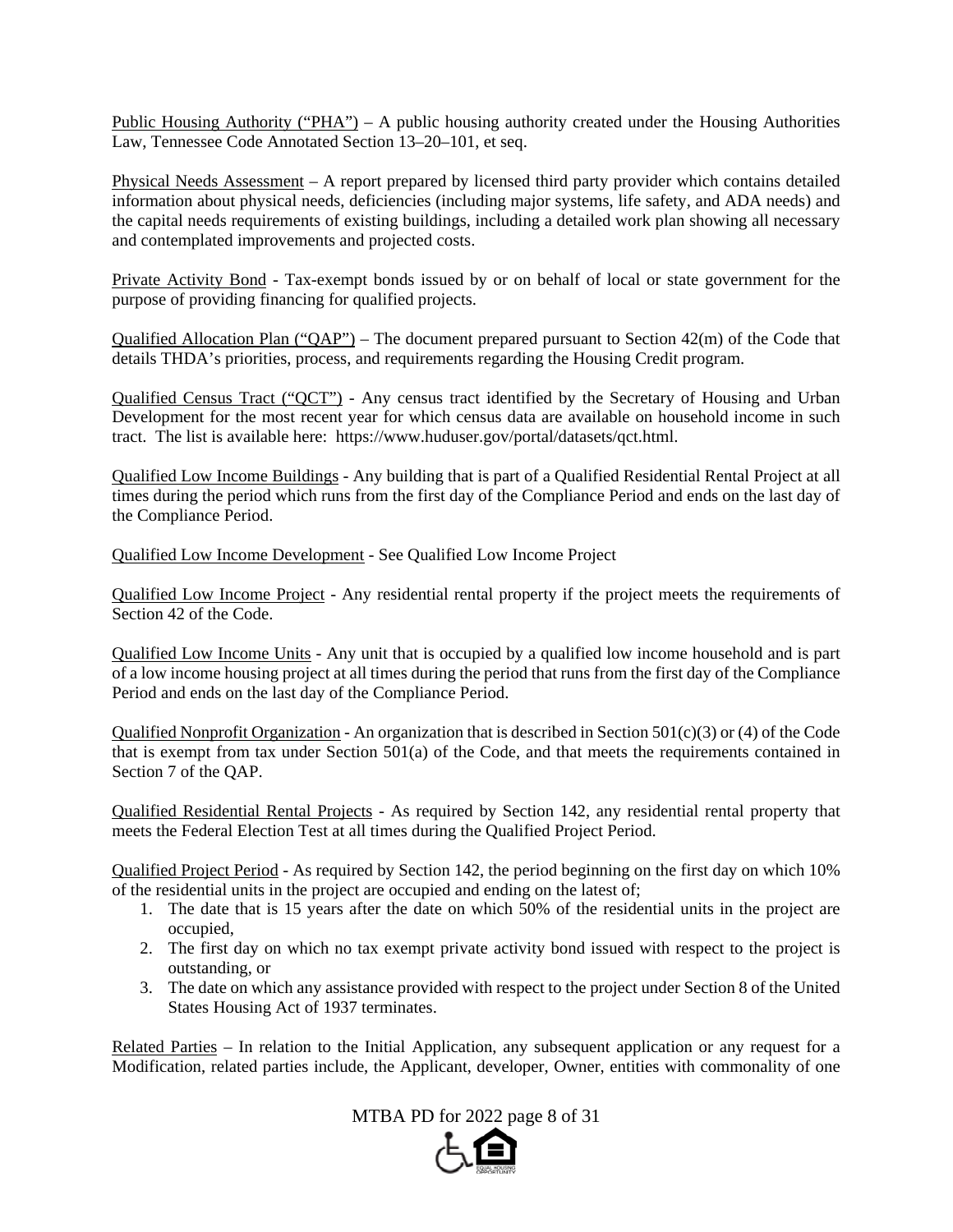or more persons with those listed in the Ownership Entity Breakdown, entities with commonality of one or more persons with those listed in the Developer Entity Breakdown, and any of the following:

- a. Any person or entity who has a right to (i) replace the developer, (ii) act as co–developer, (iii) replace any individuals or entities who comprise a developer or co–developer, or (iv) otherwise direct the activities of the developer will be considered a developer for purposes of applying this limit.
- b. Any person or entity who has a right to (i) replace the general partner of the Owner or Applicant, (ii) act as co–general partner of the Owner or Applicant, (iii) replace any individuals or entities who comprise a general partner or co–general partner of the Owner or Applicant, or (iv) otherwise direct the activities of the general partner of the Owner or Applicant will be considered an Owner or Applicant, as the case may be, for purposes of applying this limit.
- c. Any person or entity who has a right to (i) replace the controlling stockholder of the Owner or Applicant, (ii) act as controlling stockholder of Owner or Applicant, (iii) replace any individuals or entities who comprise a controlling stockholder of the Owner or Applicant, or (iv) otherwise direct the activities of the controlling stockholder of the Owner or Applicant will be considered an Owner or Applicant, as the case may be, for purposes of applying this limit.
- d. Any person or entity who has a right to (i) replace the managing member of the Owner or Applicant, (ii) act as co–managing member of the Owner or Applicant, (iii) replace any individuals or entities who comprise a managing member or co–managing member of the Owner or Applicant, or (iv) otherwise direct the activities of the managing member of the Owner or Applicant will be considered an Owner or Applicant, as the case may be, for purposes of applying this limit.
- e. Any person who is a signatory or guarantor of construction financing documents, permanent financing documents, and/or equity syndication documents.
- f. This limit will also apply to any person or entity that is related to any person or entity specified above.

Rural - Counties identified as rural on the THOMAS Documents Page.

Section 42 – Section 42 of the Code, as amended, together with all subsequent legislation duly enacted by the Congress of the United States affecting Section 42, all United States Treasury Regulations in effect with respect thereto (including regulations first promulgated under previous versions of the Code) and all revenue procedures, revenue rulings, or other published determinations of the Treasury Department or the Internal Revenue Service of the United States applicable to Section 42.

Significant Adverse Event ("SAE") – An occurrence of noncompliance (curable or incurable), program fraud or misrepresentation, or an act that adversely conflicts with THDA's mission as described in Section 6 of the QAP.

Site – A parcel of land on which the MTBA Development will be developed, described by a unique legal description.

Special Housing Needs – Housing needs served by housing that has been constructed or rehabilitated with special features (e.g. location, design, layout, or on–site services) to help people live at the highest level of independence in the community. For example, the unit may be adapted to accommodate special physical or medical needs; or provide on–site services such as staff support for older persons, individuals with mental health issues, developmental, or other social needs.

Supportive Services – Furnished through a contract with supportive service providers to provide Supportive Services, appropriate for a particular special needs population, under a planned program of services. In the

MTBA PD for 2022 page 9 of 31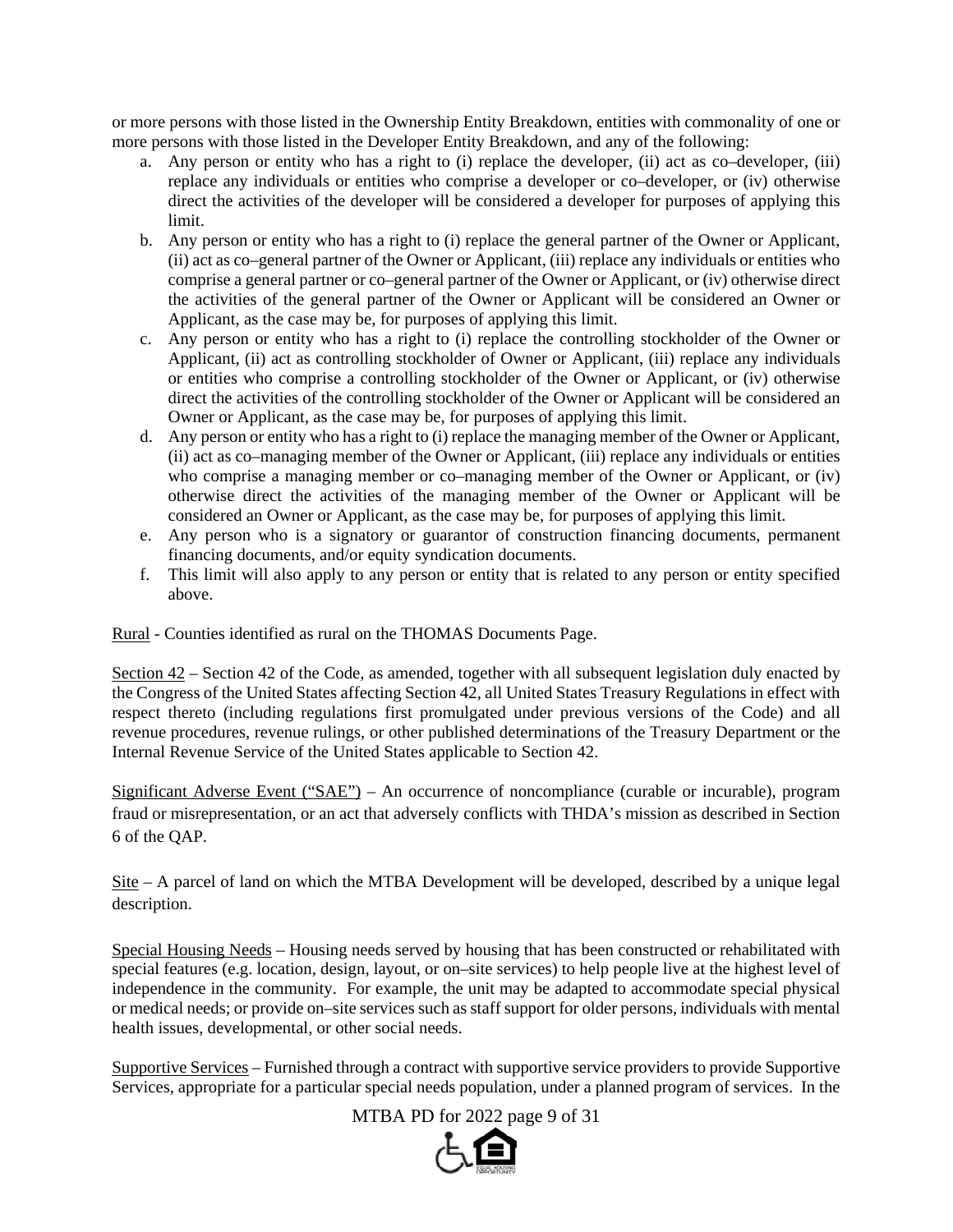case of persons with disabilities or housing for older persons, such services may be designed to enable residents of a Housing Credit Development to remain independent and avoid placement in a hospital, nursing home, or intermediate-care facility.

Supportive Services for Older Persons – Must include at least two of the following services: social and recreational programs, continuing education, information and counseling, recreation, homemaker, outside maintenance and referral services, an accessible physical environment, emergency and preventive health care programs, congregate dining facilities, or transportation to facilitate access to social services and facilities available to them.

Suburban - Counties identified as suburban on the THOMAS Documents Page.

Tennessee Growth Policy Act – Tennessee Code Annotated Section 6-68-101 et seq. that requires growth plans approved by the Tennessee Advisory Commission on Intergovernmental Relations. Information available here: https://www.tn.gov/tacir/tennessee-county-growth-plans.html.

TEFRA Hearing - The public hearing required by the Tax Equity and Fiscal Responsibility Act of 1982 ("TEFRA").

THOMAS Documents Page - A webpage with necessary forms, templates, guidance, calendar, and links that are utilized through all application submission cycles. The THOMAS Documents Page is incorporated into this MTBA Program Description by this reference as if set forth in this MTBA Program Description verbatim.

THOMAS - The Tennessee Housing Online Management and Application System for all applications involving Housing Credits.

THOMAS User Manual - THDA provided document that gives guidance on the registration and application submission cycles in the THOMAS System. The THOMAS User Manual is incorporated into this QAP by this reference as if set forth in this QAP verbatim.

Total Development Cost - The total of actual costs associated with new construction or rehabilitation development activities, as determined to be reasonable by THDA, in its sole discretion.

Visitability - Design requirements implementing features that make a home accessible, visitable and convenient for everyone. MTBA developments are required to meet Visitability design requirements when the proposed development includes single family units, duplexes, triplexes and townhomes. To meet Visitability design requirements the proposed development must include:

- 1. Easy Access with a step free entrance of not more than ½ inch from a driveway, sidewalk or other firm surface into the main floor of the home, and;
- 2. Easy Passage throughout the home with an exterior door that provides a minimum of 32 inches of clear passage (36 inches is preferable) from the step free entrance. All interior passage doorways on the main floor also provide a minimum of 32 inches of clear passage, and;
- 3. Easy Use with a main floor that includes a kitchen, some entertainment area, at least one (1) bedroom and one (1) full bathroom. The full bathroom will provide at least 30 inches by 48 inches of maneuvering space that allows easy access to the sink, commode and shower or tub.

Uniform Physical Conditional Standards ("UPCS") - The HUD requirements that govern the physical condition of Housing Credit Developments.

MTBA PD for 2022 page 10 of 31

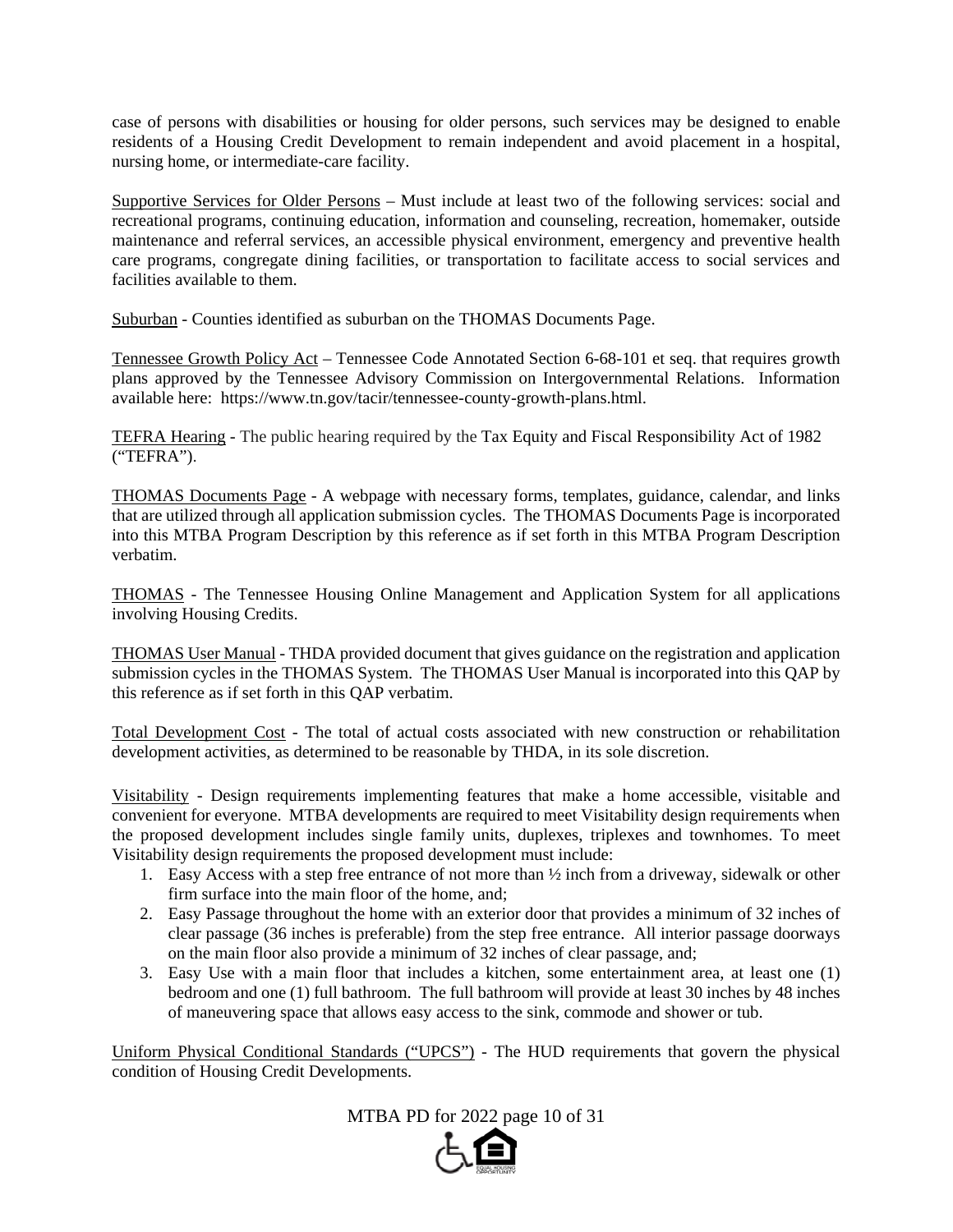Urban - Counties identified as urban on the THOMAS Documents Page.

Urbanicity - The quality or fact of (an area) being urban. The degree to which a given geographical area is urban. Urbanicity designations can be found on the THOMAS Documents Page.

USDA Rural Development - The United States Department of Agriculture's Rural Development housing programs.

Zoning - Written documentation from the appropriate local government authority demonstrating that current zoning and other local land use regulations permit the development as proposed or that no such regulations currently apply to the proposed development in an application for a commitment of MTBA and an allocation of Noncompetitive Housing Credits.

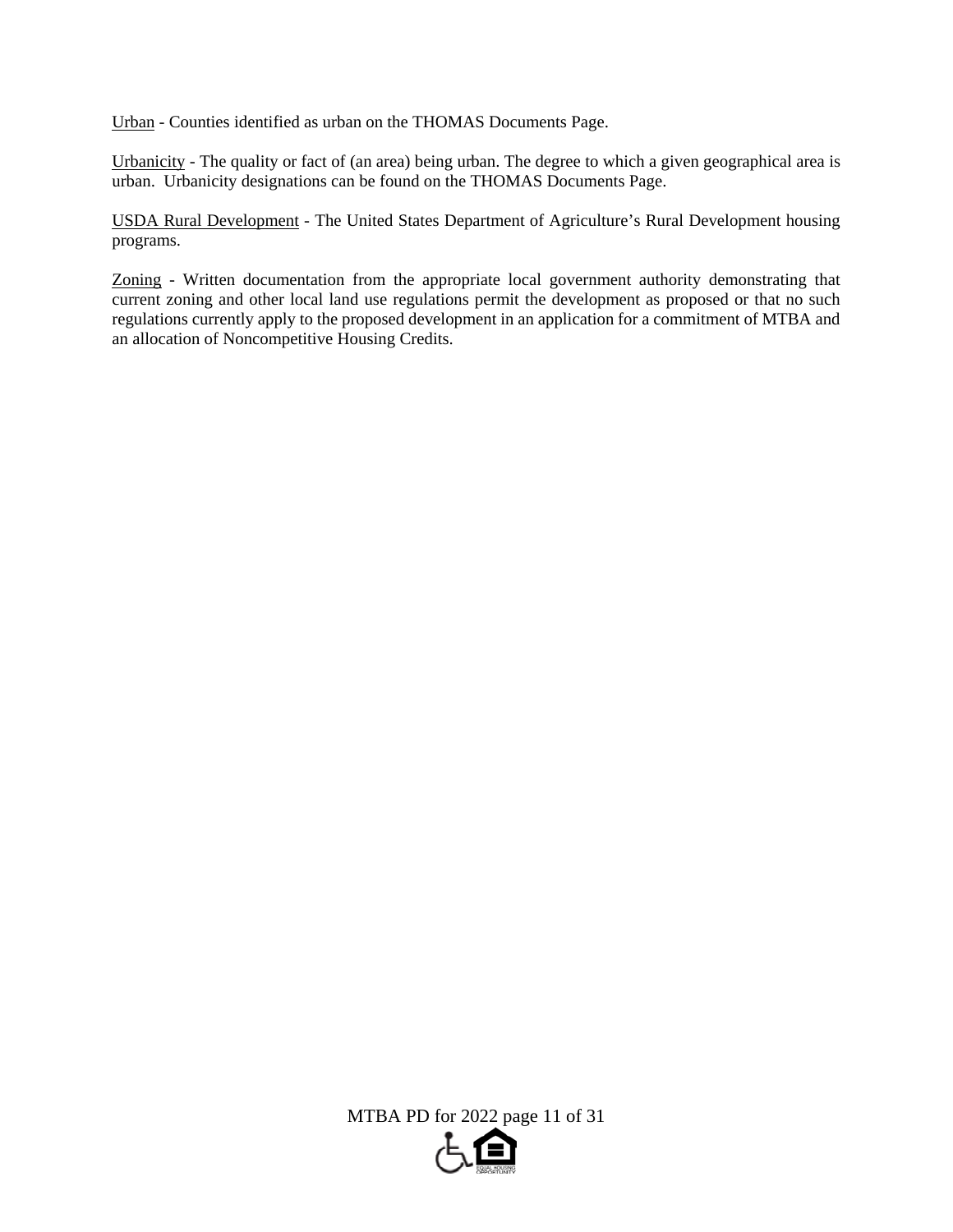## **Section 3: Program Eligibility**

## **A. Use of MTBA**

Applicants applying for MTBA must demonstrate that a minimum of 50% of the outstanding principal amount of tax-exempt bonds originally issued using an award of MTBA will remain outstanding as of the placed in service date for the development. On the placed in service date, the outstanding principal amount of tax-exempt bonds originally issued using an award of MTBA must meet the requirements of Section 42(h)(4). Either Bond Counsel or a Certified Public Accountant licensed in Tennessee must certify to THDA that this financing requirement is met.

Recipients of a MTBA Firm Commitment Letter must close, issue and sell bonds no later than 11:59 PM Central Time on the closing deadline specified in the MTBA Firm Commitment Letter and must meet all federal tax requirements for Private Activity Bonds.

## **B. Eligible Developments**

- 1. The proposed development must be:
	- a. New construction of multifamily housing;
	- b. Adaptive Reuse/Conversion of an existing property not currently being used for housing; or
	- c. Acquisition and rehabilitation of Existing Multifamily Housing.
- 2. The proposed development must meet the following requirements:
	- a. Be a Qualified Low Income Development, containing Qualified Low Income Buildings and Qualified Low Income Units.
	- b. Comply with the Fair Housing Act design and construction requirements for units that are considered "covered multifamily dwellings" designed and constructed for "for first occupancy" after March 13, 1991, using one of HUD's recognized safe harbors.
	- c. Comply with the Americans with Disabilities Act (ADA), as applicable.
	- d. Comply with all applicable local building codes or State adopted building codes in the absence of local building codes.
	- e. Certification from the design architect will be required following the issuance of the MTBA Firm Commitment Letter. Confirmation from the supervising architect will be required prior to any refund of the Incentive Fee as described in Section 11.
- 3. In order to participate in Group 1 or Group 2 (as described in Section 9.A.2), or participate in Group A or Group B (as described in Section 9.B.1), the PHA must be included in the Owner and must materially participate (within the meaning of section 469(h) of the Code) in the development and operation of the project throughout the compliance period.
- 4. All applicants must waive the ability to participate in the qualified contract request process as described in THDA's Qualified Contract Process Guidelines, as may be amended (available here: https://thda.org/pdf/06.01.20-QUALIFIED-CONTRACT-GUIDELINES-REVISED-FOR-VENDOR-NEEDS.pdf).
- 5. Initial Applications proposing new construction or Adaptive Reuse/Conversation must include the following:
	- a. Written documentation from the appropriate local governmental authority demonstrating that current Zoning and other local land use regulations permit the development as proposed or that no such regulations currently apply to the proposed development at the time of Initial Application; and
	- b. Documentation that developments proposing single family units, duplexes, or triplexes meet Visitability design requirements. An architect's certification will be required at Final Application prior to the issuance of IRS Form 8609(s) and prior to any refund of the Incentive Fee as described in Section 11.

MTBA PD for 2022 page 12 of 31

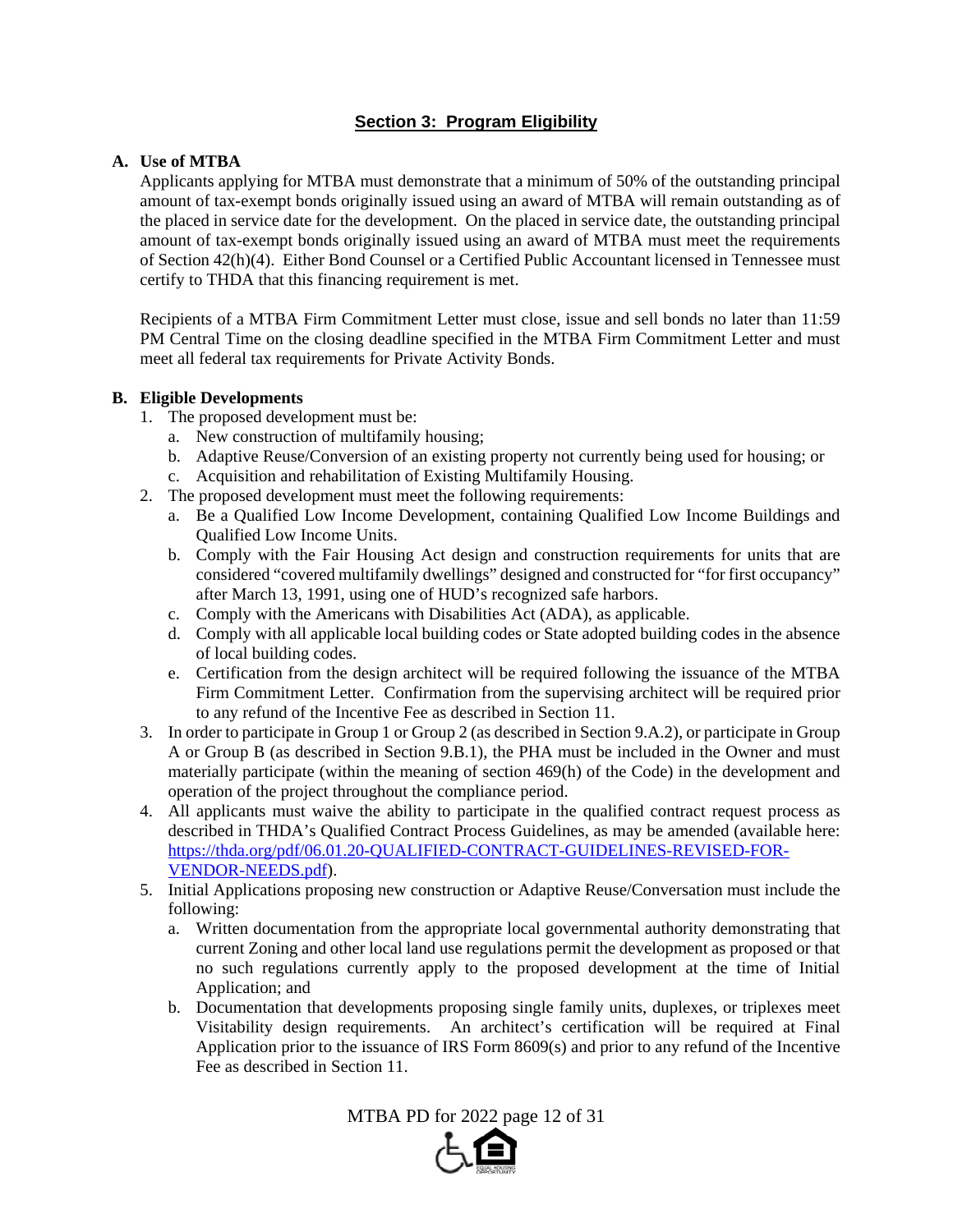## **C. Eligibility Documentation**

An Initial Application shall include each of the following:

- 1. A Market Study performed by an independent third party in compliance with the Market Study Guidelines shown on the THOMAS Documents Page.
- 2. An Appraisal of the land and buildings performed by an independent third party in compliance with the Appraisal guidelines shown on the THOMAS Documents Page.
- 3. A Physical Needs Assessment of the proposed rehabilitation activities proposed for an Existing Multifamily Development performed by an independent third party in compliance with the Physical Needs Assessment guidelines shown on the THOMAS Documents Page.
- 4. A Statement of Application and Certification from the ownership entity in the form and with the substance as shown on the THOMAS Documents Page.
- 5. A Bond Purchase Agreement Summary Letter fully executed by the bond purchaser in the form and with the substance as shown on the THOMAS Documents Page.
- 6. A Bond Opinion Letter provided by Bond Counsel certifying that the cost of issuance will be no more than 2% of the original outstanding principal amount of tax-exempt bonds sold to finance the proposed development in a form and with substance as shown on the THOMAS Documents Page.
- 7. An Issuer Certification.
- 8. An Inducement Resolution reflecting a MTBA amount no less than the MTBA amount requested in the Initial Application.
- 9. Evidence of the TEFRA Hearing.

## **D. Eligible Development Team Members**

THDA prefers Development Teams who have successful Tennessee MTBA and/or Housing Credit experience. Successful Tennessee MTBA and/or Housing Credit experience is evidenced by successful constructing or rehabilitating a recent affordable multifamily housing development that used MTBA and/or Housing Credit, maintaining a good track record in the development and on-going operations of the development, and evidencing the capacity to sustain the development in the ever changing regulatory and rental market.

- 1. Applications for MTBA and Noncompetitive Housing Credits shall be ineligible under this MTBA Program Description when, as of the Initial Application date, a Development Team or individual members of a Development Team identified in the Initial Application have incurred and failed to cure any and all of the following Major SAE(s) that occurred since January 1, 2017:
	- a. The General Partner/Managing Member/Sole Stockholder being removed from the ownership entity of a prior Housing Credit Development;
	- b. An uncured event of default under the Section 1602 or Tax Credit Assistance Programs;
	- c. A Fair Housing Act violation, including those involving a finding of discrimination by an adverse final decision from a federal court or a complaints that results in a consent decree or a judgement enforcing the terms of a consent decree;
	- d. A foreclosure involving the loss of units from the affordable housing stock or failure to notify THDA of foreclosure (including a deed in lieu of foreclosure transaction);
	- e. Submitting to the IRS an IRS Form 8609 that was not created by THDA or submitting to the IRS an IRS Form 8609 that has been altered or contains information inconsistent with the IRS Form 8609 created by THDA;
	- f. Failure to meet the federal placed in service deadline for a development that received Housing Credits; or
	- g. A development that received Housing Credits being placed in "No Further Monitoring" status by THDA; or
	- h. Uncured noncompliance; or
	- i. Program fraud or misrepresentation; or

MTBA PD for 2022 page 13 of 31

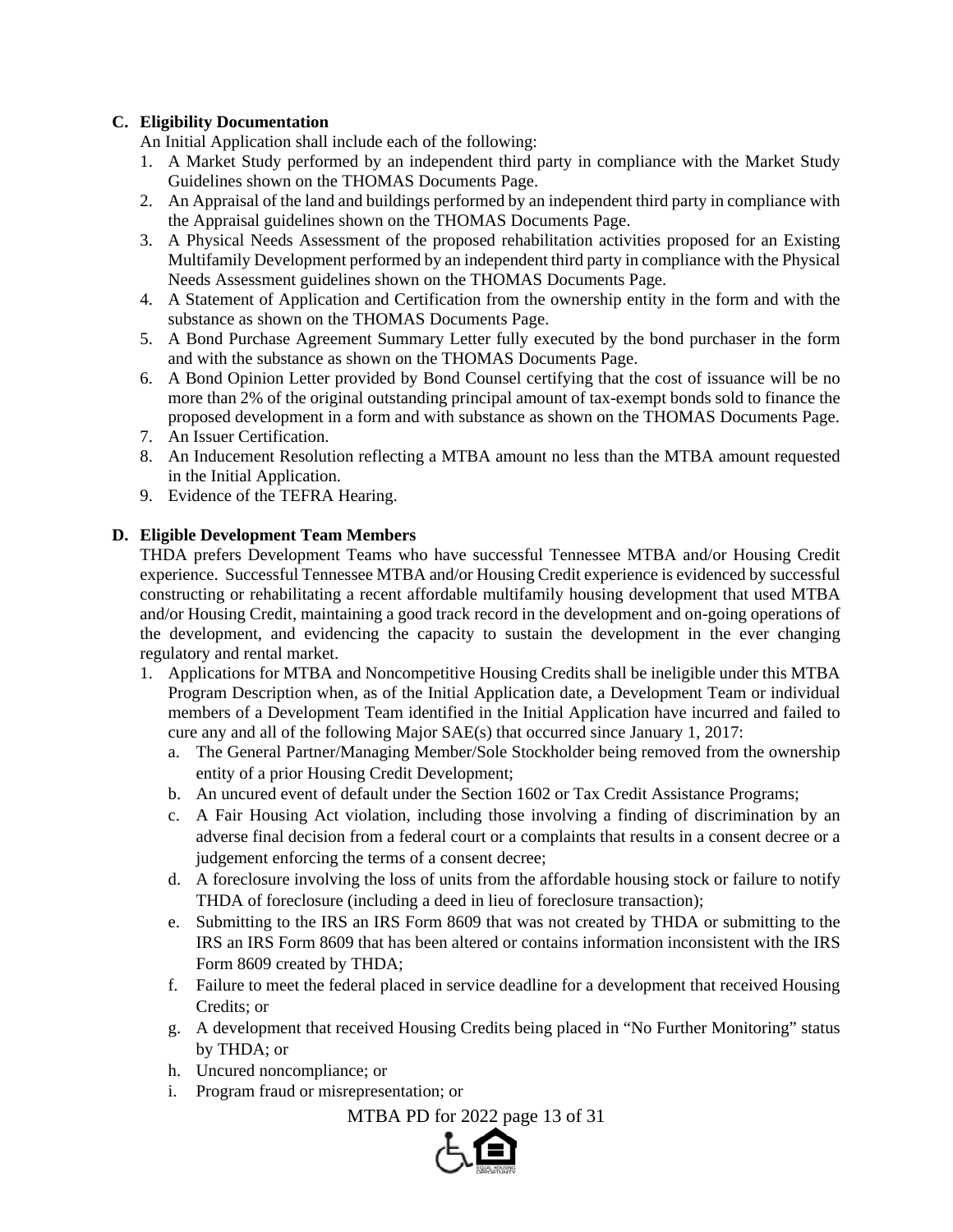- j. Actions that adversely conflict with THDA's mission.
- 2. Applications for MTBA and Noncompetitive Housing Credits shall also be ineligible under this MTBA Program Description when, as of the Initial Application date, any of the following apply to a Development Team or individual members of a Development Team identified in the Initial Application:
	- a. Any individual involved in the Initial Application has any one of the following:
		- i. A felony conviction of any type within the last ten (10) years; or
		- ii. A fine, suspension or debarment involving financial or housing activities within the last five (5) years imposed by any federal agency; or
		- iii. A current bankruptcy or a bankruptcy discharged within the last four (4) years or any organization or entity in which the individual had significant control currently is in bankruptcy or had a bankruptcy discharged within the last four (4) years;
		- iv. Individual bankruptcy of a member of the board of directors of an entity that is, or is wholly controlled by, a government entity will not be grounds for ineligibility provided that the individual certifies that he/she will not have substantial decision-making authority with regard to the proposed development; or
		- v. Any suspensions of required state licenses (Tennessee or any other state) within the last ten (10) years.
	- b. An individual currently involved with the developer, development entity, owner, ownership entity, related parties or individuals involved (either directly or indirectly) with the developer, the ownership entity, or related parties (whether formed or to be formed) identified in the Initial Application is currently participating in the Qualified Contract Process; prior to the expiration of the one year term, for another Housing Credit Development in Tennessee.
	- c. An individual currently involved with the developer, development entity, owner, ownership entity, related parties or individuals involved (either directly or indirectly) with the developer, the ownership entity, or related parties (whether formed or to be formed) identified in the Initial Application is currently participating in a pre-2022 Housing Credit Development with a first allocation of Competitive Housing Credits in Tennessee for which THDA has not issued IRS Form(s) 8609.
	- d. An individual currently involved with the developer, development entity, owner, ownership entity, related parties or individuals involved (either directly or indirectly) with the developer, the ownership entity, or related parties (whether formed or to be formed) identified in the Initial Application that received an allocation of MTBA in 2020 but failed to issue and sell bonds by the expiration date (original or extended) of the MTBA Firm Commitment Letter and the MTBA Firm Commitment Letter was not released as described in Section 10-H of this MTBA Program Description.
	- e. If any of the following are true regarding an individual previously or currently involved with the developer, development entity, owner, ownership entity, related parties or individuals involved (either directly or indirectly) with the developer, the ownership entity, or related parties (whether formed or to be formed) identified in the Initial Application for MTBA and Noncompetitive Housing Credits for any development receiving an allocation of Competitive or Noncompetitive Housing Credits since January 1, 2015:
		- i. Any pre-2022 Housing Credit Development with an accepted Reservation Notice, but the proposed Housing Credit development failed to meet the federal allocation timeframes and did not obtain a Carryover Allocation Agreement; or
		- ii. Any pre-2022 Housing Credit Development with a fully executed Carryover Allocation Agreement, but the proposed Housing Credit development failed to meet the federal allocation timeframes and did not obtain IRS Form(s) 8609; or
		- iii. Any pre-2021 Housing Credit development for which THDA issued IRS Form(s) 8609, but the Housing Credit development failed to meet the minimum set-aside test for

MTBA PD for 2022 page 14 of 31

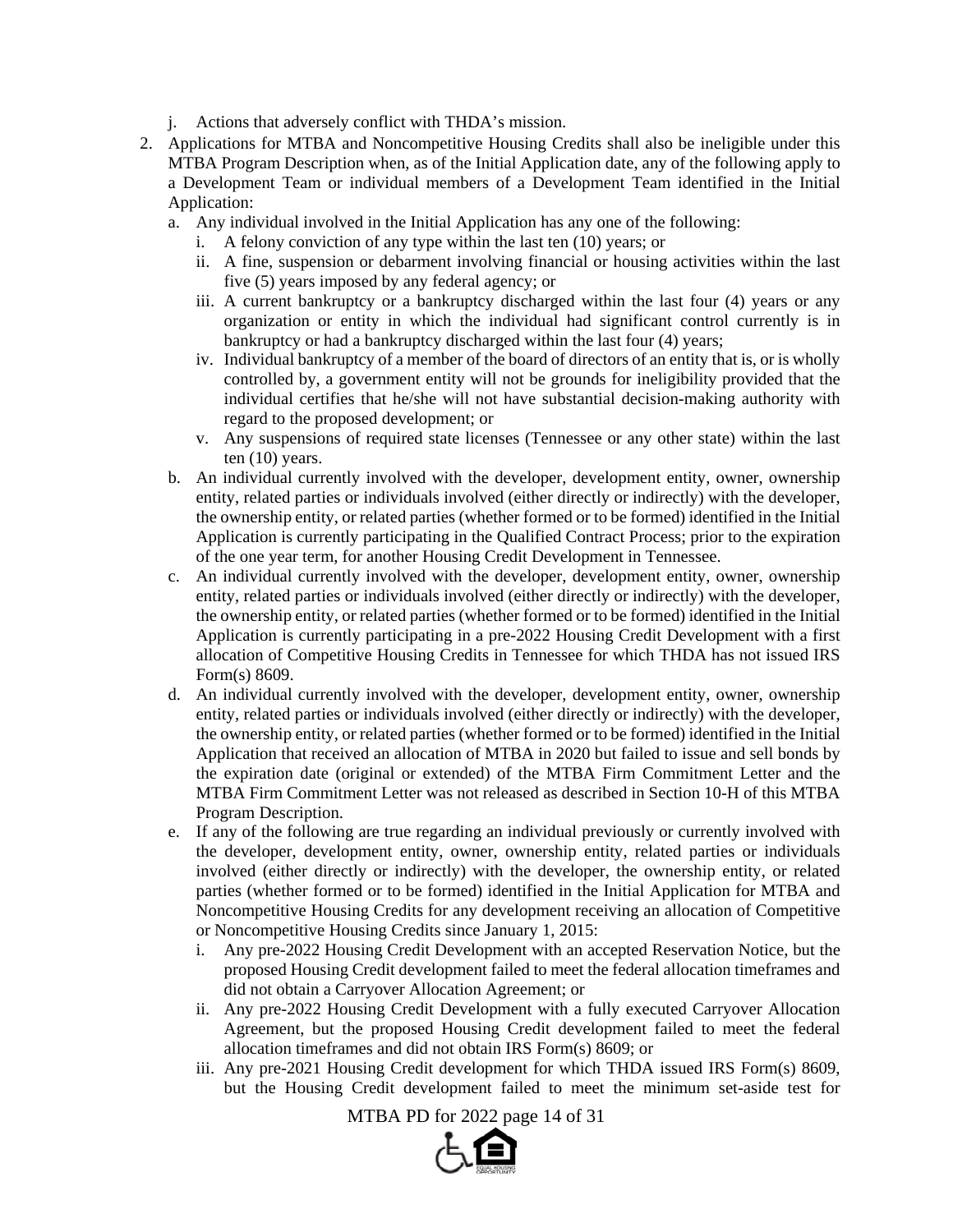low-income tenants as specified in the LURA by the end of the first year of the Credit Period; or

- iv. Any pre-2021 Housing Credit development that THDA determined to be in violation of the requirements of the applicable QAP regarding developer or related party issues; or
- v. Any pre-2021 Housing Credit development that involved a "broker" who did not remain involved in the Initial Application through the closing of permanent financing for the Housing Credit development; or
- vi. Any pre-2021 Housing Credit development that did not meet the requirements of the applicable QAP regarding submission of permanent financing documentation to THDA; or
- vii. Any pre-2021 Housing Credit development that involved a "consultant" who was determined to be a signatory of construction financing, permanent financing or equity syndications documents or provided a guaranty in connection with construction financing, permanent financing or equity syndication; or
- viii. Any pre-2021 MTBA Application that received a firm commitment of bond authority but failed to meet the established deadline for issuance and sale of the bonds. Voluntary withdrawal of a MTBA Application in accordance with all applicable program requirements will not cause ineligibility; or
- ix. The application is deemed ineligible pursuant to any other provisions of this MTBA Program Description.
- 3. Requests for Relief

Prohibition of an individual's participation in programs administered by the Multifamily Programs Division in Tennessee shall be determined by Multifamily Programs staff. Any individual prohibited due to a Major SAE may appeal the determination to the THDA Executive Director and the THDA Board Chair. The determination of prohibition shall be at the sole discretion of the THDA Executive Director and the THDA Board Chair and shall not be appealable to the THDA Board or the Tax Credit Committee of the THDA Board.

#### **E. Identity of Interests**

If an application for MTBA and Noncompetitive Housing Credits involves acquisition of land or buildings, the requirements specified in Section 42(d)(2) of the Code shall apply.

#### **G. Extended Use Agreements - LURC**

A LURC is required for developments using MTBA and Noncompetitive Housing Credits. THDA will provide a LURC based on the terms and elections under Section 142(d) of the Code, Section  $42(g)(1)$ of the Code, the QAP, and this MTBA Program Description. The LURC must be executed and recorded in the county where the development is located. The original LURC must be returned to THDA no later than the date specified in the MTBA Firm Commitment Letter.

MTBA PD for 2022 page 15 of 31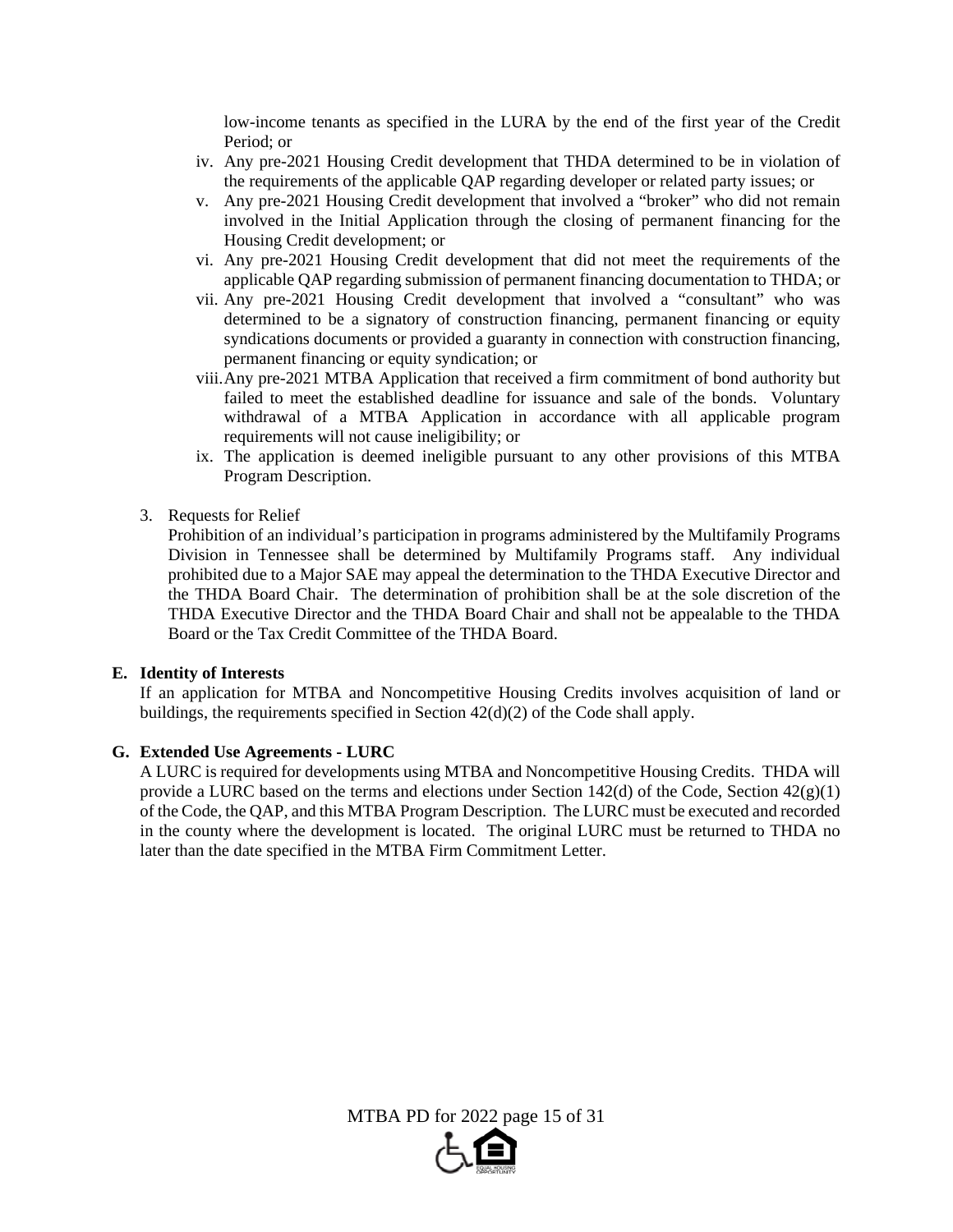## **Section 4: Federal Election**

- A. Section 142(d) of the Code requires that Qualified Residential Rental Projects have income restrictions on a percentage of the Qualified Low Income Units at all times during the Qualified Project Period. One of the following Federal Elections shall be made in the Initial Application for a MTBA Firm Commitment Letter:
	- 1. 20/50 Test; or
	- 2. 40/60 Test; or.
	- 3. Average Income Test (only available to proposed developments with noncompetitive Housing Credit).

This election is irrevocable once made in the Initial Application.

B. Developments involving rehabilitation of Existing Multifamily Housing with a prior Housing Credit allocation are restricted to the prior Federal Election.

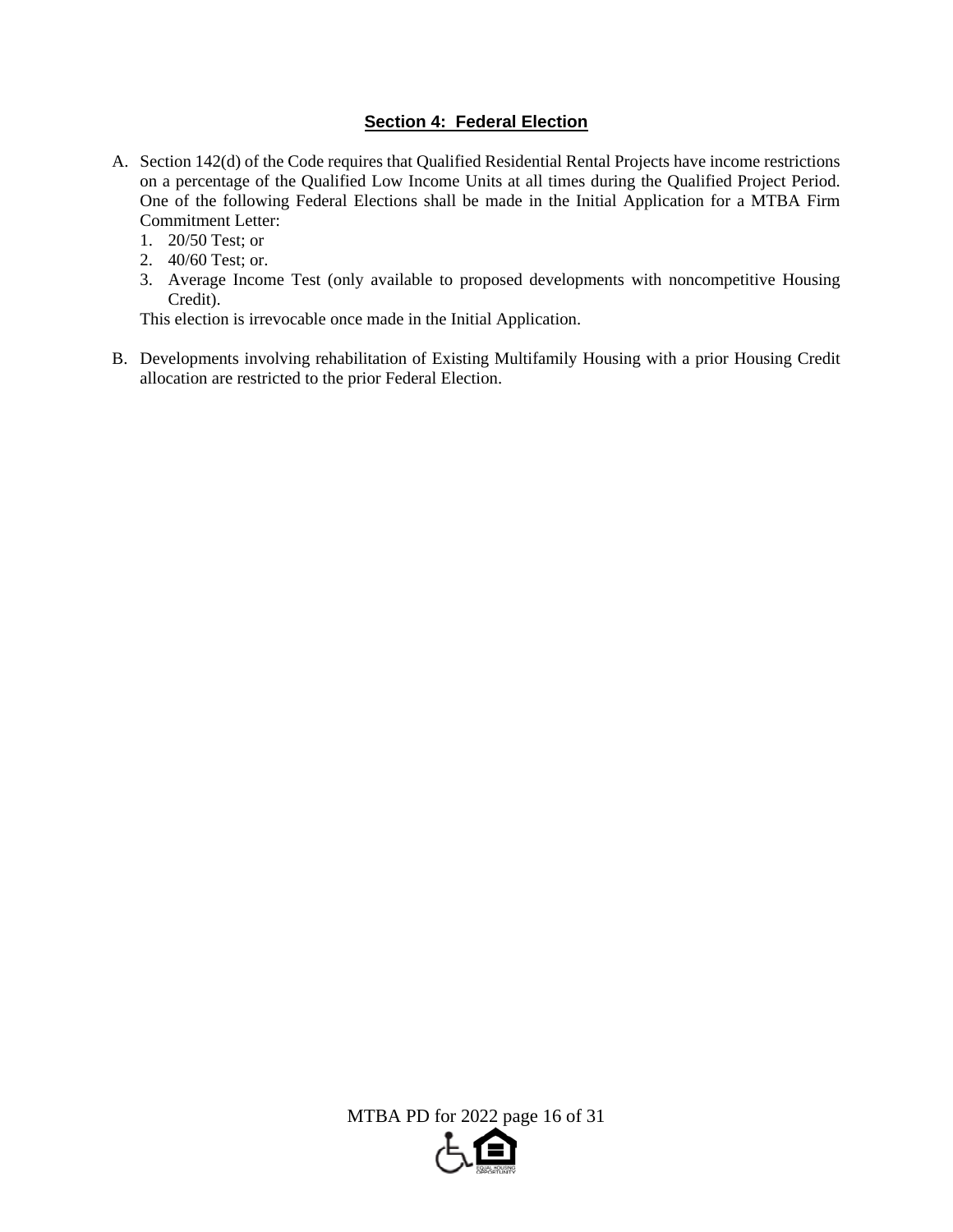## **Section 5: Program Limits**

## **A. MTBA Available**

- 1. THDA will make a total of \$378 million of MTBA available in the first round. The first round MTBA will initially be available as follows:
	- a. East Grand Division: \$126 million;
	- b. Middle Grand Division: \$168 million; and
	- c. West Grand Division: \$84 million.
- 2. THDA **anticipates** having a second round, subject to availability.

## **B. Maximum MTBA Per Development**

## **1. New Construction and Adaptive Reuse/Conversion**

Applications proposing New Construction or Adaptive Reuse/Conversion may not receive more MTBA than **the lesser of**:

- a. Forty three million dollars (\$43,000,000); or
- b. 60% of the Development's aggregate basis including land, with all previous phases of the same development included in the aggregate basis.

## **2. Rehabilitation**

All expenditures for Limited Rehabilitation, Moderate Rehabilitation or Substantial Rehabilitation must satisfy all requirements of Section  $42(e)(3)(A)(ii)$  of the Code and all of the following as applicable:

- a. **Limited Rehabilitation** may not receive more MTBA than **the lesser of**:
	- i. Thirteen million seven hundred thousand dollars (\$13,700,000); or
	- ii. 60% of the Development's aggregate basis including land, with all previous phases of the same development included in the aggregate basis.
- b. Developments proposing **Limited Rehabilitation** must be rehabilitated so that, upon completion of all rehabilitation, rehabilitation hard costs must be no less than the greatest of 20% of building acquisition cost or six thousand dollars (\$6,000) per unit. The rehabilitation scope of work must include, at a minimum, all work specified in the Physical Needs Assessment along with corrective actions for all deficiencies noted, with regard to interior and exterior common areas, interior and exterior painting and/or power washing, gutters, parking areas, sidewalks, fencing, landscaping, and mailboxes and the replacement of exterior that is 90% or more vinyl with brick/stone veneer, stucco or fiber cement or hardiplank. The replacement of any of these components of the buildings or the site with a Remaining Useful Life of Less than 15 years, must be included in the scope of work as specified using the Fannie Mae Estimated Useful Life Table. Substantially the same scope of work in all units is required, including, without limitation, painting of the entire unit, consistent flooring throughout the development and matching cabinetry within each unit. Certification from the design architect is required following the issuance of the MTBA Firm Commitment Letter. Confirmation from the supervising architect is required prior to any partial refund of the Incentive Fee pursuant to Section 10.
- c. Developments proposing **Moderate Rehabilitation** may not receive more MTBA than **the lesser of**:

MTBA PD for 2022 page 17 of 31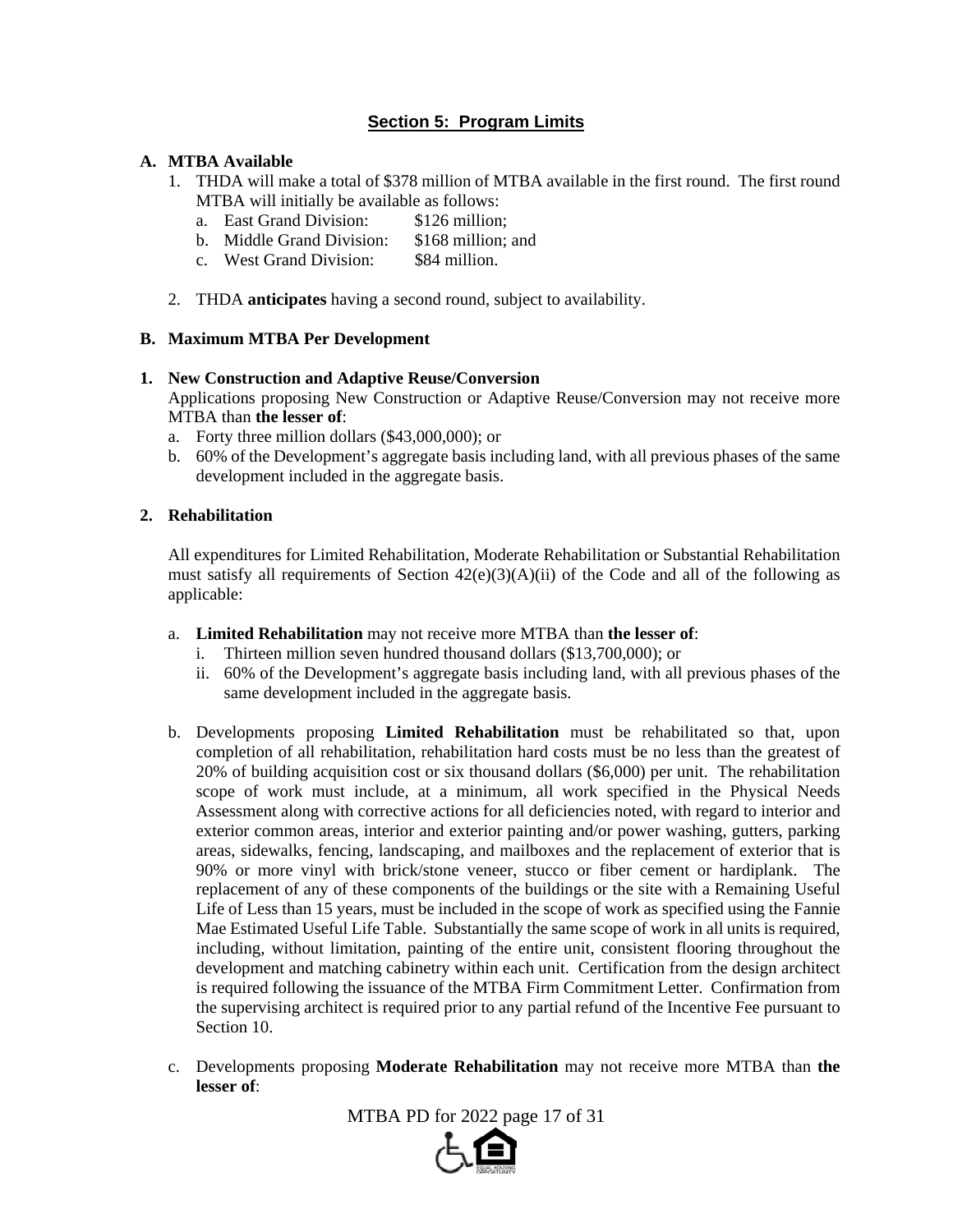- i. Sixteen million dollars (\$16,000,000); or
- ii. 60% of the Development's aggregate basis including land, with all previous phases of the same development included in the aggregate basis.
- d. Developments proposing **Moderate Rehabilitation** must be rehabilitated so that, upon completion of all rehabilitation, rehabilitation hard costs must be no less than the greatest of 25% of building acquisition cost or seven thousand dollars (\$7,000) per unit. The rehabilitation scope of work must include, at a minimum, the scope of work as outlined in the Limited Rehabilitation requirements above, all appliances in all units Energy-Star compliant, and all work specified in the Physical Needs Assessment along with corrective actions for deficiencies noted, with regard to drywall, carpet, tile, interior and exterior paint, the electrical system, heating and air conditioning systems, roof, windows, interior and exterior doors, stairwells, handrails, and mailboxes. The replacement of any of these components of buildings or the site with a Remaining Useful Life of less than 15 years must be included as specified using the Fannie Mae Estimated Useful Life Table. It is expected that substantially the same scope of work in all units including painting of the entire unit, consistent flooring throughout the development and matching cabinetry within each unit is accomplished during the rehabilitation. Certification from the design architect is required following the issuance of the MTBA Firm Commitment Letter. Confirmation from the supervising architect is required prior to any partial refund of the Incentive Fee pursuant to Section 10 of this MTBA Program Description.
- e. Developments proposing **Substantial Rehabilitation** may not receive more MTBA than **the lesser of**:
	- i. Twenty-five million dollars (25,000,000); or
	- ii. 60% of the Development's aggregate basis including land, with all previous phases of the same development included in the aggregate basis.
- f. Developments proposing **Substantial Rehabilitation** must be rehabilitated so that, upon completion of all rehabilitation, rehabilitation hard costs must be no less than the greatest of 30% of building acquisition costs or eleven thousand dollars (\$11,000) per unit. The rehabilitation scope of work must include, at a minimum, scope of work as outlined in the Limited Rehabilitation and Moderate Rehabilitation requirements above, as described in the Physical Needs Assessment along with corrective actions for all deficiencies noted, and the major building systems will not require further substantial rehabilitation for a period of at least fifteen (15) years from the required placed in service date. The replacement of any component of buildings or the site with a Remaining Useful Life of less than 15 years must be included in the scope of work as specified using the Fannie Mae Estimated Useful Life Table. Substantially the same scope of work is required in all units including, without limitation, painting the entire unit, consistent flooring throughout the development and matching cabinetry within each unit. Certification from the design architect is required following the issuance of the MTBA Firm Commitment Letter. Confirmation from the supervising architect is required prior to any partial refund of the Incentive Fee pursuant to Section 10 of this MTBA Program Description.
- 3. Requests for Exceptions

An applicant may submit a written request for an exception to the maximum MTBA amount listed in this Section 5-A. The written request must include sufficient supporting documentation and information to substantiate the need for additional MTBA as determined by THDA, in its sole discretion. Only one (1) written request for an exception to the maximum MTBA and/or Noncompetitive Housing Credit limit per application will be considered. Written requests for

MTBA PD for 2022 page 18 of 31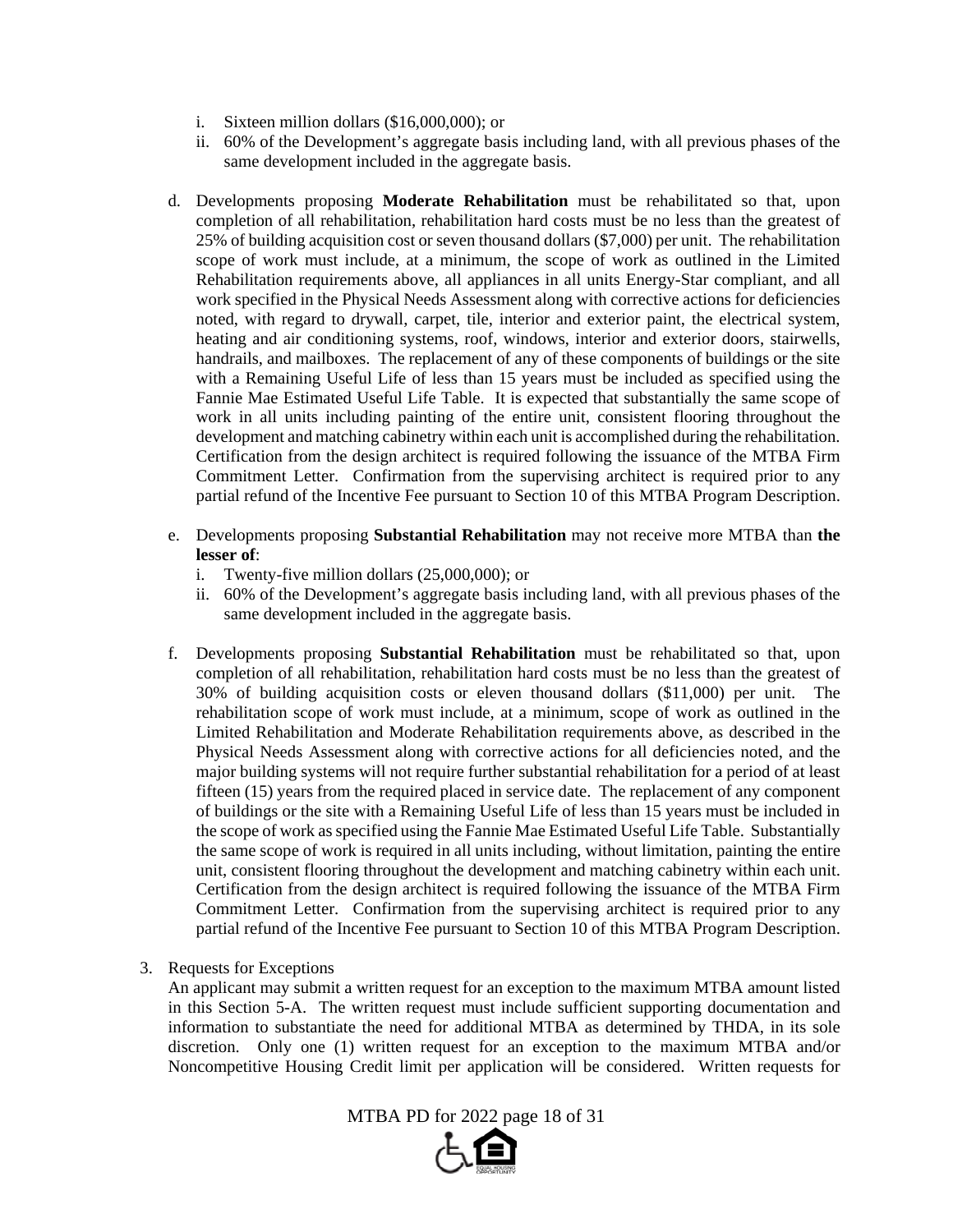exceptions to the maximum MTBA and/or Noncompetitive Housing Credit limit may be granted or denied by THDA, in its sole discretion.

## **B. Maximum Amount of MTBA per Developer or Related Parties**

Prior to July 1, 2022, the maximum amount of MTBA that may be committed to a single applicant, developer, owner, or Related Parties shall not exceed sixty million dollars (\$60,000,000). After June 30, 2022, the maximum amount of MTBA that may be committed to a single applicant, developer, owner, or Related Parties shall not exceed thirty percent (30%) of the maximum amount of MTBA available for 2022. THDA will determine, in its sole discretion, if Related Parties are involved and apply this limitation.

## **C. Limit on Developer's Fee for MTBA with Noncompetitive Housing Credits**

- 1. Notwithstanding the provisions of Section 3-H of the QAP, the sum of developer and consultant fees reflected in THOMAS on the development costs page may not exceed 25% of total development costs less cash reserves (see 5 below). If the sum of developer and consultant fees reflected in the development costs worksheet exceeds the amount allowable for related or unrelated parties (see 2 and 3 below), then all developer and consultant fees in excess of the amount allowable for related and unrelated parties (see 2 and 3 below) must be reflected as deferred fees and included in the sources of permanent financing.
- 2. If the developer and the contractor are **unrelated**, the *non-deferred* developer and consultant fees cannot exceed 15% on the portion of the basis attributable to acquisition (before the addition of the fees), and cannot exceed 15% of the portion of the basis attributable to new construction or to rehabilitation (before the addition of the fees).
- 3. If the developer and contractor are **related** parties, then the *non-deferred* combined fees for contractor's profit, overhead, and general requirements plus the developer's and consultant's fees, cannot exceed 15% of the portion of the basis attributable to acquisition (before the addition of the fees), and cannot exceed 25% of the portion of the basis attributable to new construction or to rehabilitation (before the addition of the fees).
- 4. If the **deferred** developer and consultant fees are **greater than** 25% of total development cost minus the amount described in 2 and 3 above, then the application must include evidence satisfactory to THDA, in its sole discretion, that the deferred developer and consultant fees will be repaid and will not jeopardize the financial feasibility of the development.
- 5. For purposes of this Section, cash reserves are excluded from total development costs.
- 6. Documentation on the terms of the deferred developer fee portion must be provided with the Initial Application.

## **D. Limits on Costs of Issuance**

As provided in Section 147(g) of the Code, the costs of issuance financed by the proceeds of Private Activity Bonds issued to finance Qualified Residential Rental projects may not exceed 2% of the proceeds of the Private Activity Bond issue.

MTBA PD for 2022 page 19 of 31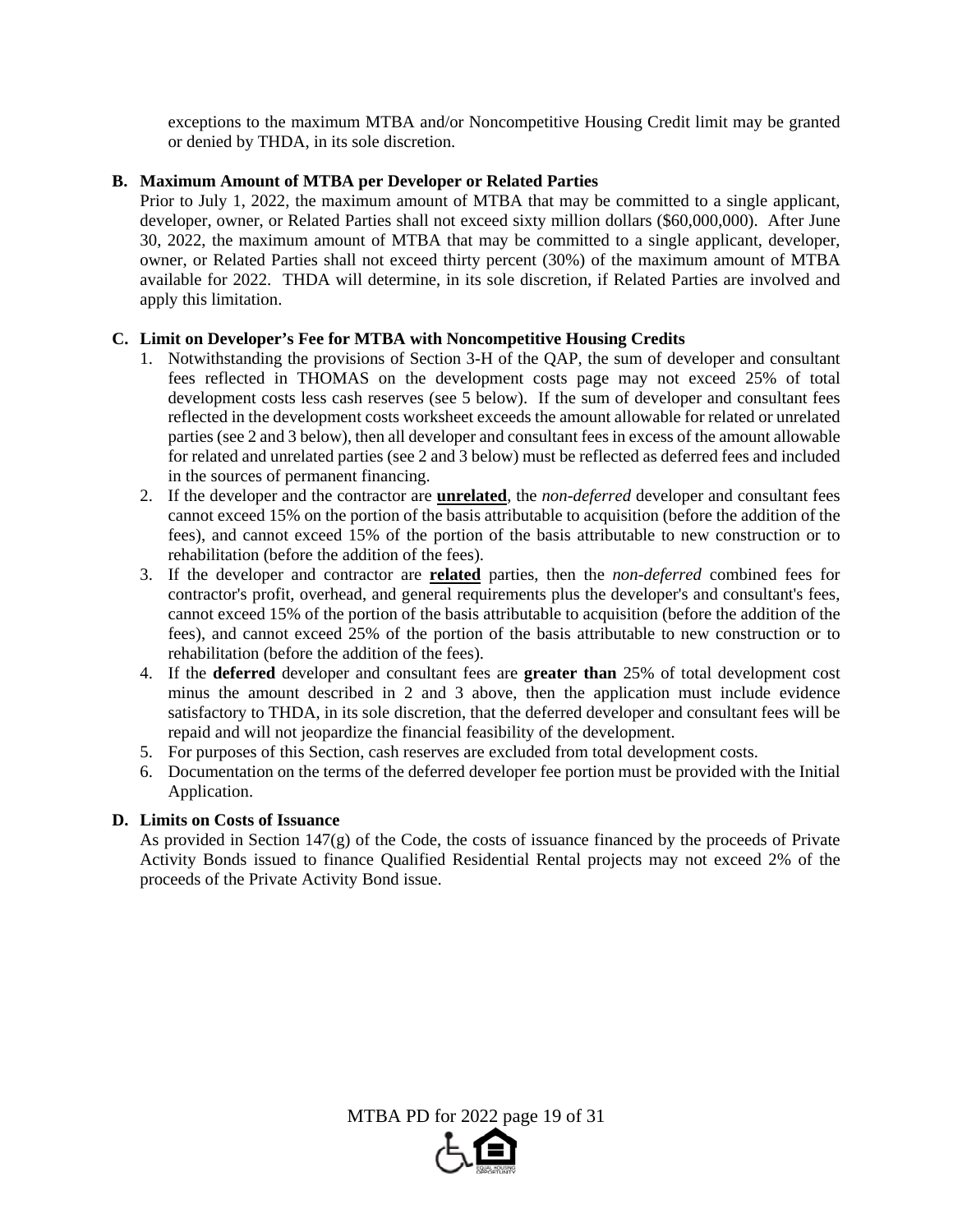## **Section 6: THOMAS Submission of Applications**

## **A. Applications**

- 1. All applications involving MTBA, including Firm and Conditional Initial Applications, must be submitted electronically through THOMAS. If THDA determines that THOMAS malfunctions in a way that renders applicants unable to submit applications, THDA will provide alternative instructions via e-mail BLASTS and THDA website postings.
- 2. All fees required at the time of application, as specified in Section 12, must be received by THDA via wire transfer prior to any determination of eligibility or scoring for any application.
- 3. Initial Applications must indicate whether the applicant is requesting a MTBA Conditional Commitment Letter or a MTBA Firm Commitment Letter as described in Section 10 of this MTBA Program Description.
- 4. Initial Applications that do not receive a Commitment Letter in Round 1 must reapply in order to be considered in Round 2.

## **B. Supporting Documents**

- 1. Supporting documents as specified on the THOMAS Documents Page and referenced in the THOMAS User Manual as part of an Initial Application for a MTBA Conditional Commitment Letter, a MTBA Firm Commitment Letter, or subsequent applications must be uploaded into THOMAS as specified in the THOMAS User Manual.
- 2. The THOMAS Documents Page contains required forms and templates for required third party reports.
- 3. THDA will not accept cost certifications, market studies, physical needs assessments and appraisals prepared by parties THDA has determined are not independent from other members of the Development Team or Related Parties.

| Table 6–1: Calendar of Events |                                               |  |  |  |  |
|-------------------------------|-----------------------------------------------|--|--|--|--|
| Dates                         | 2022 Application Rounds                       |  |  |  |  |
| February 18 to March 4, 2022  | Round 1 Initial Application Submission Window |  |  |  |  |
| On or about April 8, 2022     | Round 1 Determinations Announced              |  |  |  |  |
| July 6 to July 20, 2022       | Round 2 Initial Application Submission Window |  |  |  |  |
| On or about August 24, 2022   | Round 2 Determinations Announced              |  |  |  |  |

## **C. Calendar of Events**

## **D. MTBA Firm Commitment Eligibility Documents**

- The Initial Application for MTBA must include the following:
- 1. Statement of Application and Certification; and
- 2. Bond Purchase Agreement Summary Letter; and
- 3. Bond Opinion Letter; and
- 4. Issuer Certification; and
- 5. Inducement Resolution reflecting a MTBA amount no less than the MTBA amount requested in the Initial Application; and
- 6. Evidence of the TEFRA Hearing; and
- 7. Commitment for Permanent Financing; and
- 8. Written documentation from each service provider that all necessary utilities (i.e., electricity, gas, sewer, and water) are available at the proposed site.

MTBA PD for 2022 page 20 of 31

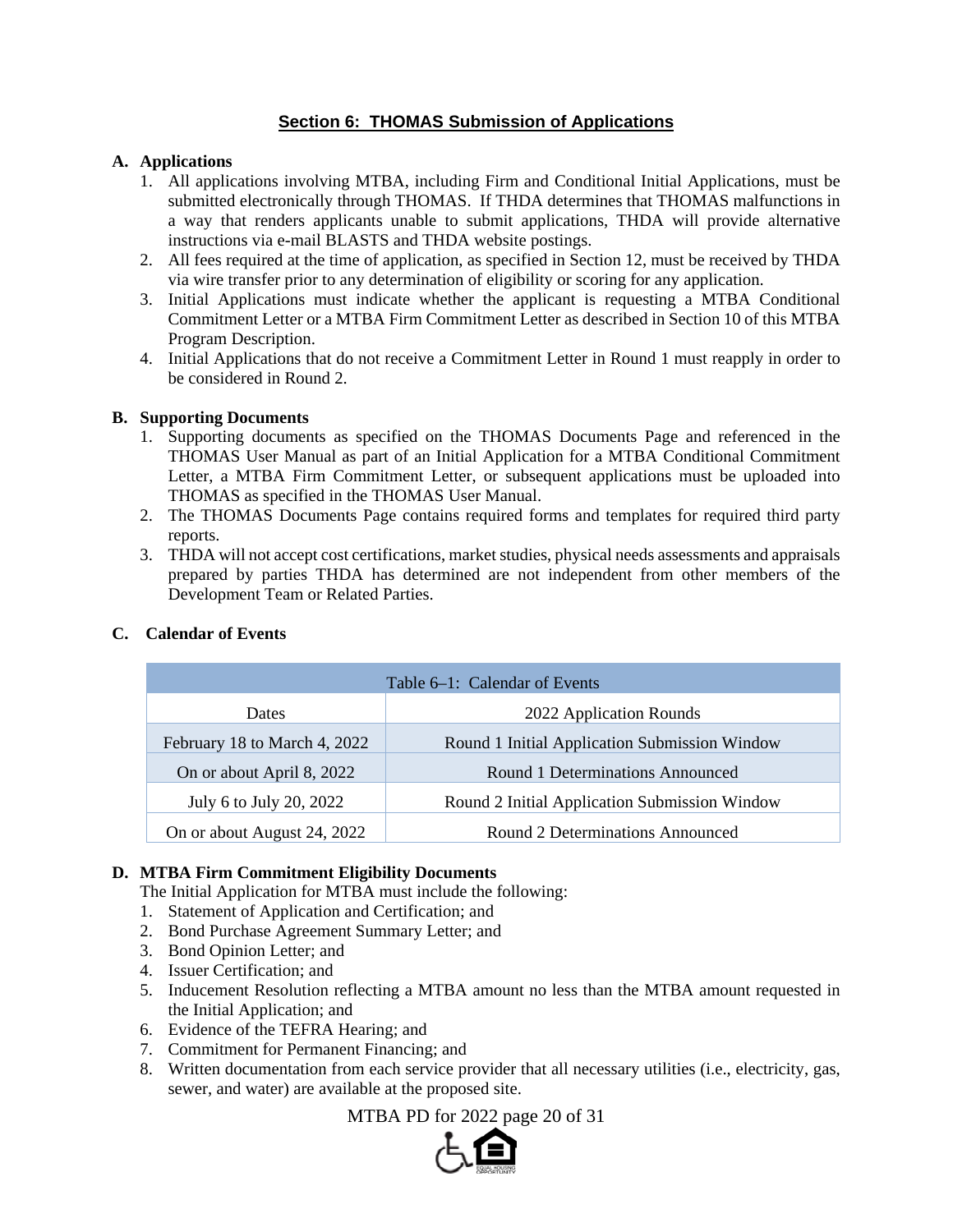## **E. MTBA Conditional Commitment Eligibility Documents**

The Initial Application for MTBA must include the following:

- 1. Statement of Application and Certification; and
- 2. Issuer Certification; and
- 3. Inducement Resolution; and
- 4. Evidence of the TEFRA Hearing.

## **F. Multiple Applications for a Single Development**

Only one application may be submitted and considered for a development. Multiple applications submitted as separate phases of one development will be considered as one development and reviewed as one application. THDA reserves the right to request additional information or documentation, if necessary, to determine if applications submitted will be considered and reviewed as one or more developments.

## **G. Multiple Developments Tied to a Single Bond Issuance**

When a single issuing entity proposes a single bond issue to provide financing for multiple developments, the following requirements, at minimum, will apply in addition to all other applicable requirements:

- 1. A separate and full MTBA electronic application must be submitted for each development; and
- 2. An application fee as described in Section 11 must be submitted with the application for each development; and
- 3. If one or more of the developments is outside the jurisdiction of the issuing entity, the application must include documentation satisfactory to THDA, in its sole discretion, that the issuing entity is permitted to, and the jurisdiction in which the development is located consents to, the issuance of the bonds.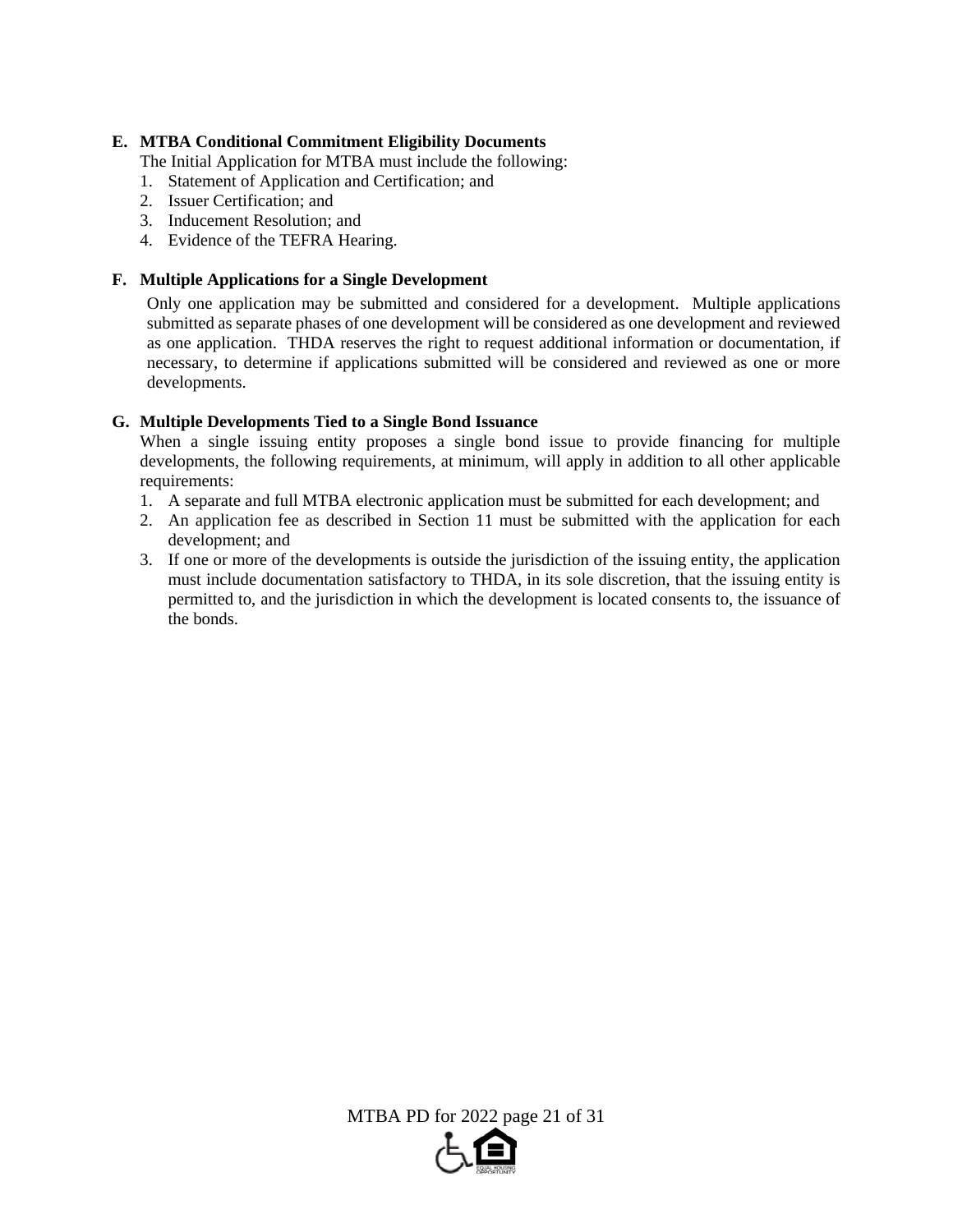## **Section 7: Application Review Process**

## **A. Applications Must Be Complete**

- 1. An application must be complete, as determined by THDA in its sole discretion, based on the requirements in this MTBA Program Description and the on-line application in THOMAS.
- 2. **The applicant is solely responsible for the submission of an application with complete and current information.**

## **B. Information Must Be Current**

Appraisal, Physical Needs Assessment, and Market Study information older than six (6) months, as determined by the date prepared and information contained therein will not be considered current. Other documentation, including any commitments, with expiration dates or approval dates that have passed will not be considered current. Applications are incomplete when they include materials that are not considered current.

## **C. Review of Applications Requesting a Commitment of MTBA**

THDA will issue Evaluation Notices that may request additional documentation and/or information for purposes of clarification of eligibility, scoring and financial feasibility. Evaluation Notices will be issued in the following manner.

| Table 7 - 1: Schedule of Evaluation Notices and Deadlines |                       |  |  |  |  |
|-----------------------------------------------------------|-----------------------|--|--|--|--|
| <b>Evaluation Notice</b>                                  | Deadline for Response |  |  |  |  |
|                                                           | 4 business days       |  |  |  |  |
|                                                           | 2 business days       |  |  |  |  |
| $\mathbf{R}$                                              | 1 business day        |  |  |  |  |

Applications with uncured deficiencies may be removed from consideration under this MTBA Program Description if the deficiencies are uncured after three Evaluation Notices have been sent. Applicants may resubmit the application in Round 2, but will be subject to a resubmission fee as described in Section 11 of this MTBA Program Description.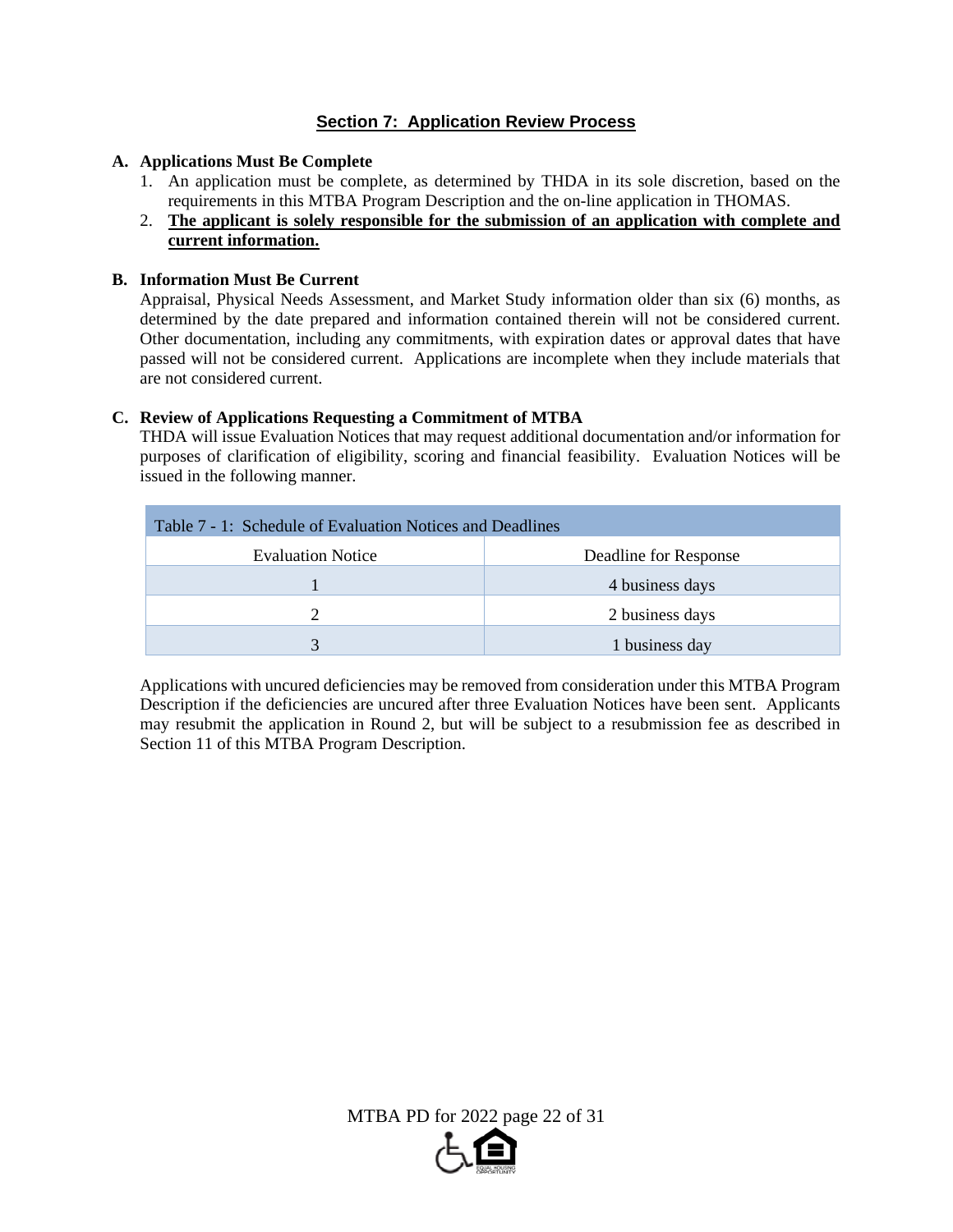## **Section 8: Threshold Requirements and Scoring**

## **A. Threshold Requirements**

Developments requesting Noncompetitive Housing Credits must satisfy the applicable requirements of Section 20 of the QAP.

## **B. Minimum QAP Score**

**An eligible application must propose scoring of at least 60 points under the scoring system specified in Section 20 of the QAP.** 

## **C. PD Score**

- **1. For purposes of ranking Initial Applications, points awarded according to Section 20 of the QAP will not be considered. Only points awarded according to this Section 9.C will be considered.**
- 2. Development Team Track Record
	- a. No individual involved in the Owner Entity or Developer Entity has been involved in a 2019, 2020, or 2021 MTBA application that received and subsequently returned a Firm Commitment Letter *10 points*
- 3. Other Sources of Funds
	- a. Number of points awarded will be proportional to Other Sources of Funds expressed as a percentage of total development costs (e.g. if Other Sources of Funds expressed as a percentage of total development costs  $= 23.456\%$ , then 2.3456 points will be awarded). Note points will be carried out four places to the right of the decimal point.

## *Up to 10 points*

- 4. Deepest Rehabilitation
	- a. Number of points awarded will be proportional to rehabilitation hard costs expressed as a percentage of total development costs (e.g. if rehabilitation hard costs expressed as a percentage of total development  $costs = 23.456\%$ , then 2.3456 points will be awarded). Note points will be carried out four places to the right of the decimal point.

*Up to 10 points*

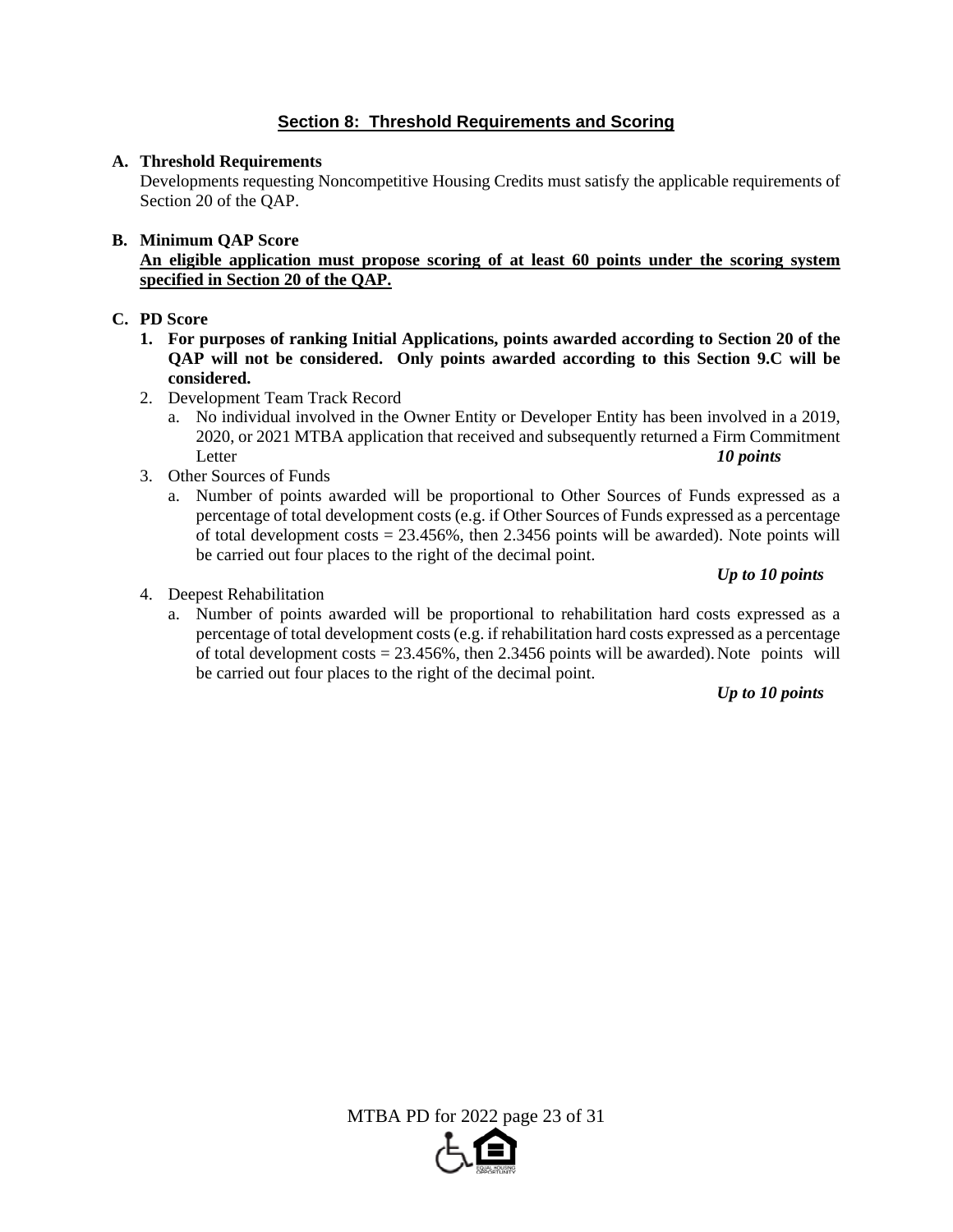## **Section 9: Ranking Process**

## **A. Round 1**

- 1. All eligible Initial Applications will be separated by Grand Division.
- 2. Within each Grand Division, eligible Initial Applications will be grouped in the following priority order:
	- i) **Group 1**: eligible Initial Applications proposing **rehabilitation** of **public housing**;
	- ii) **Group 2**: eligible Initial Applications proposing **new construction** of **public housing**;
	- iii) **Group 3**: eligible Initial Applications proposing **rehabilitation** of **existing income/rent restricted housing**;
	- iv) **Group 4**: eligible Initial Applications proposing **new construction outside a QCT**;
	- v) **Group 5**: eligible Initial Applications proposing **new construction in a QCT and covered by a CCRP**;
	- vi) **Group 6**: eligible Initial Applications proposing **new construction in a QCT not covered by a CCRP**; and
	- vii) **Group 7**: eligible Initial Applications proposing **rehabilitation of existing housing that is not currently income/rent restricted**.
- 3. Within each group, eligible Initial Applications will be sorted in descending order by score as determined pursuant to Section 8.C.
- 4. THDA will proceed down the list of eligible Initial Applications for each Grand Division, taking into account (without limitation) the limits described in Section 5.A.1, and the grouping and sorting process described in Section 9.A.1 through Section 9.A.3, making full commitments of MTBA until the point is reached where there is insufficient MTBA remaining in the Grand Division to make a full commitment of MTBA to the next eligible Initial Application. Remaining funds in each Grand Division will be combined to create a pool of funds available in accordance with Section 9.A.5 and Section 9.A.6 below.
- 5. THDA will then list all eligible Initial Applications that have not yet received a commitment, regardless of Grand Division, and the statewide list will be grouped according to Section 9.A.2 and sorted according to Section 9.A.3.
- 6. THDA will proceed down the statewide list of eligible Initial Applications, making full commitments of MTBA until the point is reached where there is insufficient MTBA remaining in Round 1 to make a full commitment of MTBA to the next eligible Initial Application. Any remaining funds will be carried forward to Round 2.
- 7. No partial commitments will be made.

## **B. Round 2**

- 1. All eligible Initial Applications will be grouped and sorted statewide as follows:
	- i) **Group A**: eligible Initial Applications proposing **new construction outside a QCT**;
	- ii) **Group B**: eligible Initial Applications proposing **new construction in a QCT and covered by a CCRP**;
	- iii) **Group C**: eligible Initial Applications proposing **new construction in a QCT not covered by a CCRP**; and
	- iv) **Group D**: eligible Initial Applications proposing **rehabilitation** of **existing income/rent restricted housing**;
	- v) **Group E**: eligible Initial Applications proposing **rehabilitation of existing housing that is not currently income/rent restricted**.
	- vi) **Group F**: eligible Initial Applications proposing **new construction** of **public housing**;
	- vii) **Group G**: eligible Initial Applications proposing **rehabilitation** of **public housing**;
- 2. Within each group, eligible Initial Applications will be sorted in descending order by score as determined pursuant to Section 8.C.

MTBA PD for 2022 page 24 of 31

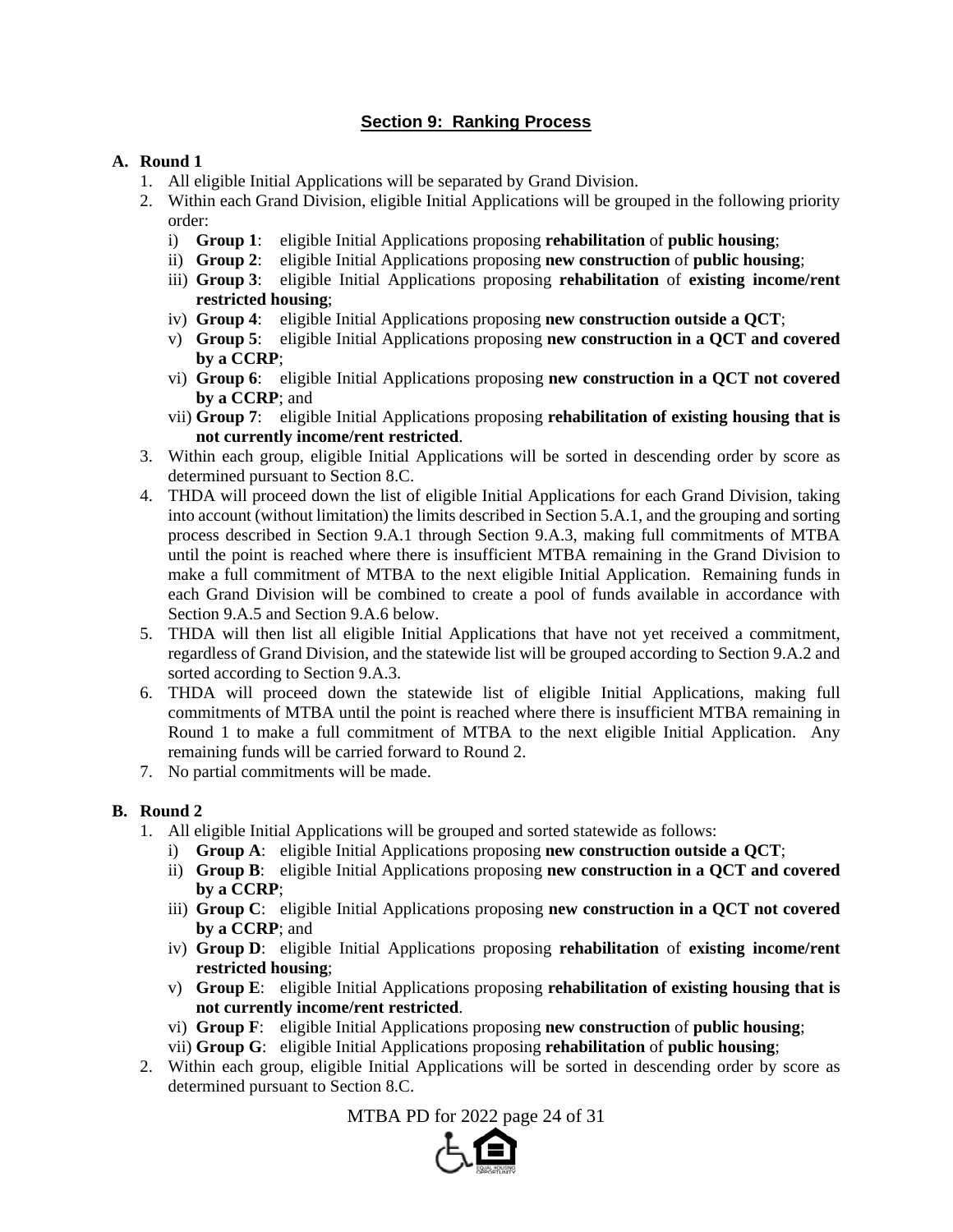- i) THDA will proceed down the statewide list of eligible Initial Applications, taking into account (without limitation) the grouping and sorting process described in Section 9.B.1 and Section 9.B.2, making full commitments of MTBA until the point is reached where there is insufficient MTBA remaining in the round to make a full commitment of MTBA to the next eligible Initial Application.
- 3. THDA will then offer a commitment to the highest ranking eligible Initial Application that requests an amount of MTBA that is equal to or less than the remaining balance after Section 9.B.2.i.

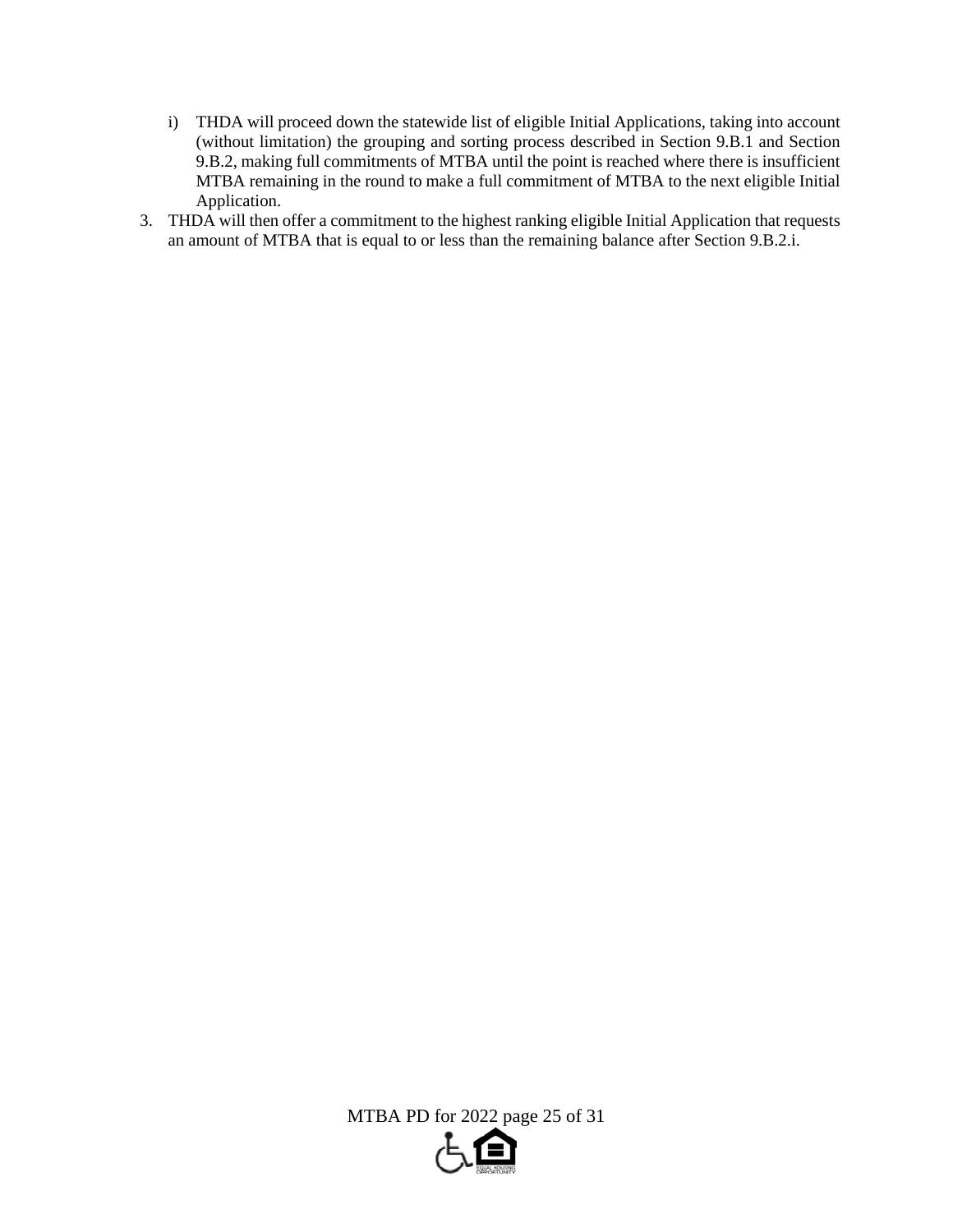## **Section 10: Commitment of MTBA**

## **A. MTBA Conditional Commitment Letter**

- 1. THDA will issue a conditional commitment letter for 2022 MTBA ("Conditional Commitment Letter") after determining that an eligible applicant has met all applicable requirements of this MTBA Program Description as determined by THDA in its sole discretion.
- 2. The expiration date of any MTBA Conditional Commitment Letter is December 15, 2022 .
- 3. **A Conditional Commitment Letter DOES NOT GUARANTEE an applicant that THDA will issue a Firm Commitment Letter**.
- 4. An applicant with a Conditional Commitment Letter must notify THDA of its intent to convert a Conditional Commitment Letter to a Firm Commitment Letter no less than 45 calendar days prior to the date the applicant wishes to receive the Firm Commitment Letter and THDA may issue a Firm Commitment Letter, subject to the availability of MTBA at the time THDA receives such notification and subject to compliance with all requirements for a Firm Commitment Letter.

## 5. **THDA may issue Conditional Commitment Letters that, in the aggregate, exceed the amount of MTBA available under this MTBA Program Description**.

## **B. MTBA Firm Commitment Letter**

- 1. THDA will issue a firm commitment letter for 2022 MTBA ("Firm Commitment Letter") after determining that an eligible application has met all applicable requirements of this MTBA Program Description.
- 2. A Firm Commitment Letter will have an expiration date either ninety (90) or one hundred and twenty (120) calendar days from the date of issuance. The expiration date will be determined by THDA, in its sole discretion.
	- a. Any Firm Commitment Letter issued before September 16, 2022 will expire ninety (90) calendar days from the date of issuance.
	- b. Any Firm Commitment Letter issued on or after September 17, 2022 will expire on December 15, 2022.
- 3. A Firm Commitment Letter issued before August 17, 2022, may be extended one time for a maximum of thirty (30) calendar days following the original expiration date. An Extension Fee as described in Section 12 must accompany the extension request. An extension request may be approved or denied by THDA, in its sole discretion.
- 4. **THDA will not issue Firm Commitment Letters that, in the aggregate, exceed the amount of MTBA available under this MTBA Program Description**.

MTBA PD for 2022 page 26 of 31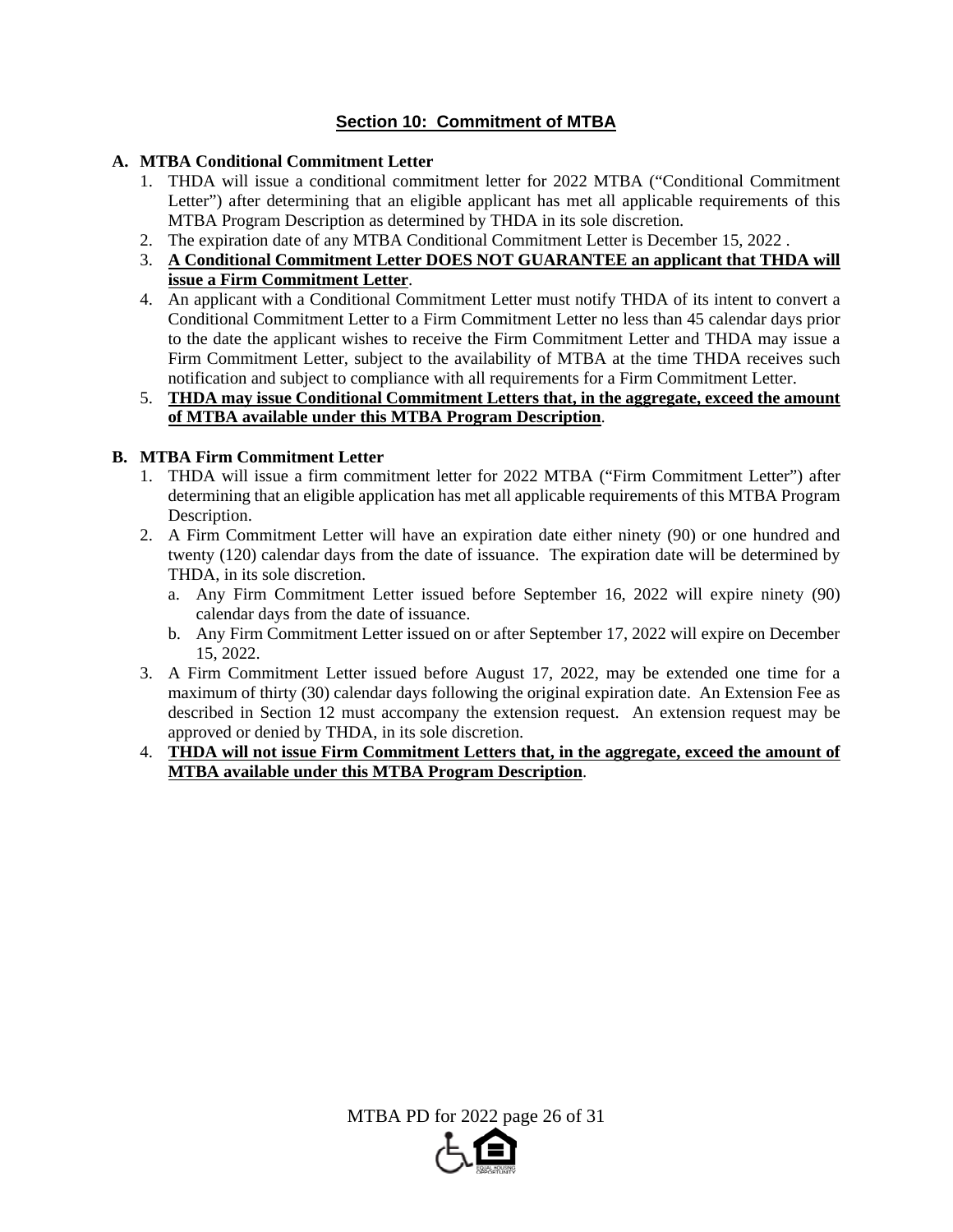## **Section 11: Fees, Partial Refunds of Fees, and Fees Retained by THDA**

## **A. Wiring Instructions**

All fees should be in the form of an electronic wire.

| Table 11 - 1: Wiring Instructions |                                                                                                                                                               |  |  |  |  |
|-----------------------------------|---------------------------------------------------------------------------------------------------------------------------------------------------------------|--|--|--|--|
| Bank:                             | <b>US Bank</b>                                                                                                                                                |  |  |  |  |
| $ABA$ :                           | 064000059                                                                                                                                                     |  |  |  |  |
| BNF:                              | <b>THDA Clearing Housing</b>                                                                                                                                  |  |  |  |  |
| BNF A/C:                          | 151203673398                                                                                                                                                  |  |  |  |  |
| <b>BNF ADDRESS:</b>               | 502 Deaderick Street                                                                                                                                          |  |  |  |  |
|                                   | Andrew Jackson Building, Third Floor                                                                                                                          |  |  |  |  |
|                                   | Nashville, TN 37243                                                                                                                                           |  |  |  |  |
| OBI:                              | Housing Credit/Bond Application Fees $+$ TN ID Number(s).                                                                                                     |  |  |  |  |
|                                   | Applicants may send one wire to cover multiple applications however,<br>applicants must enter the applicable TN ID Number(s) in the OBI field<br>on the wire. |  |  |  |  |

Applicants are encouraged to send the wire confirmation to thomas@thda.org.

## **B. Application Fee**

An Application Fee of one thousand five hundred dollars (\$1,500) must be submitted to THDA at the time an application is submitted, except as provided in the subsequent paragraph. **THE APPLICATION FEE IS NOT REFUNDABLE**. If the fee is not submitted at the time an application is submitted, THDA will not review the application and will notify the applicant that the application has been rejected.

Initial Applications that do not receive a Commitment Letter in Round 1 and that reapply in Round 2 are not required to submit a second Application Fee for Round 2.

## **C. Resubmission Fee**

A Resubmission Fee of seven hundred and fifty dollars (\$750) must be submitted to THDA if an application is resubmitted after rejection for uncured deficiencies based on requests for additional documentation and/or information for purposes of clarification as specified in the Evaluation Notice described in Section 7. **THE RESUBMISSION FEE IS NOT REFUNDABLE**.

## **D. Conditional Commitment Letter Fee**

A Conditional Commitment Letter Fee of five thousand dollars (\$5,000) must be submitted in order for the Conditional Commitment Letter to be processed. **THE COMMITMENT FEE FOR A CONDITIONAL COMMITMENT LETTER IS NOT REFUNDABLE**.

MTBA PD for 2022 page 27 of 31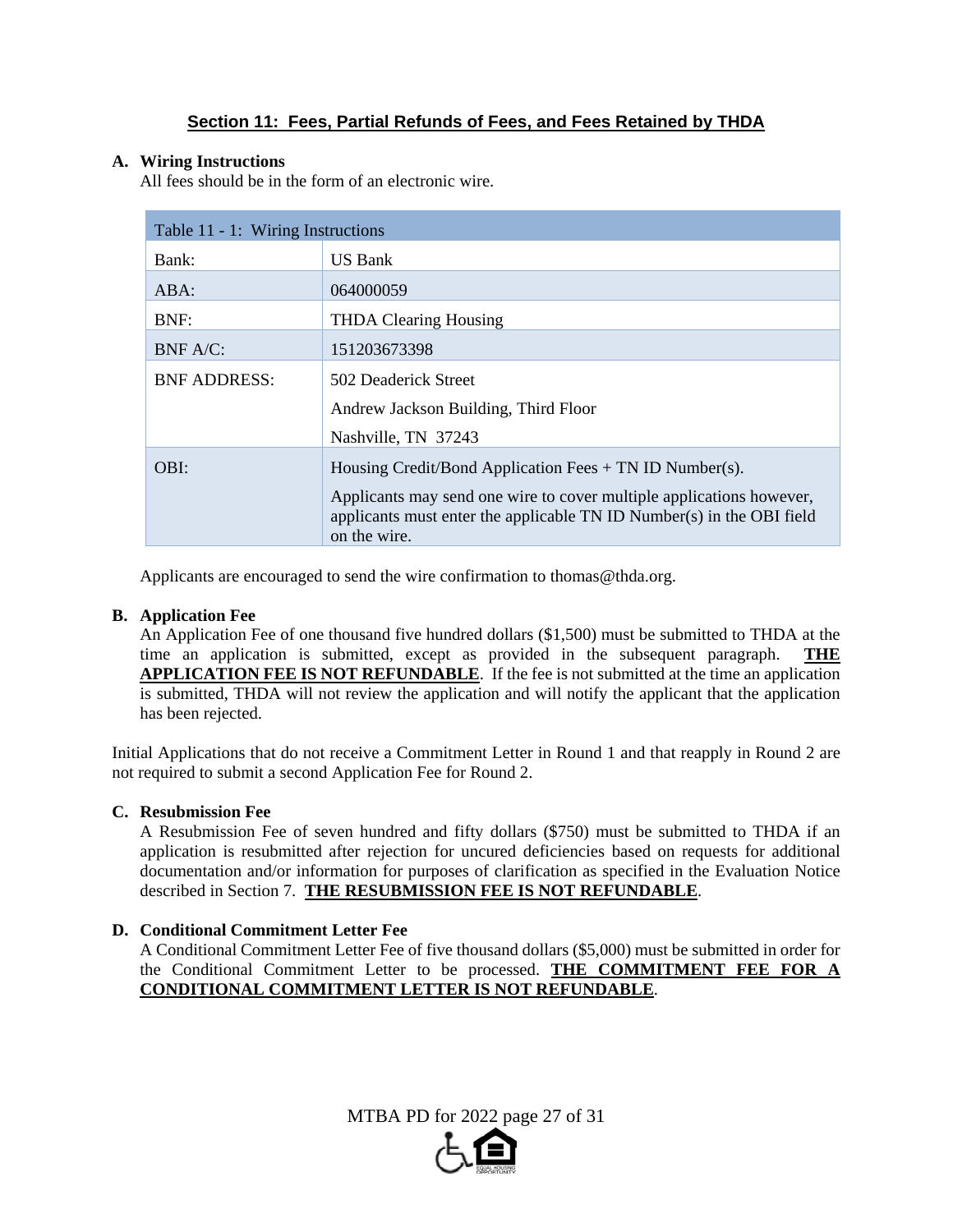## **E. MTBA Firm Commitment Letter Fee and Incentive Fee**

- 1. Following issuance of a Firm Commitment Letter, Initial Applications must submit a Firm Commitment Letter Fee and an Incentive Fee in order for the Firm Commitment Letter to be processed.
- 2. Fees for a ninety (90) day Firm Commitment Letter:
	- a. The Commitment Fee is an amount equal to 1% of the MTBA approved by THDA.
	- b. The Incentive Fee is an amount equal to 20% of the Commitment Fee.
- 3. Fees for a one hundred and twenty (120) day Firm Commitment Letter:
	- a. The Commitment Fee is an amount equal to 1.5% of the MTBA allocated to the local issuer.
	- b. The Incentive Fee is an amount equal to 20% of the Commitment Fee.
- 4. **THE COMMITMENT FEE FOR A FIRM COMMITMENT LETTER IS NOT REFUNDABLE**.

## **F. Refund of Incentive Fee Following Issuance of MTBA**

- 1. The following documentation, without limitation, must be submitted by the applicable deadlines to be eligible for a refund of the Incentive Fee:
	- a. Documentation from Bond Counsel (including, without limitation, a closing confirmation letter) must be submitted no later than the expiration date of the Firm Commitment Letter;
	- b. Acceptable proof that all units are constructed and the development is placed in service must be submitted no later than two years after the expiration of the MTBA Firm Commitment Letter;
	- c. Acceptable proof that all forms to be filed by the Bond Issuer have been completed and filed to THDA's satisfaction must be submitted no later than two years after the expiration of the Firm Commitment Letter.
- 2. If the bonds were issued and sold on or before 11:59 PM Central Time on the date specified in the Firm Commitment Letter without a receiving an extension and all the conditions of Section 11 (above) have been met, THDA will refund the **FULL** Incentive Fee.

## **G. Release of Commitments and Refund of Incentive Fee**

If recipients of Conditional Commitment Letters or Firm Commitment Letters release the MTBA allocated to them before the deadline in the Firm Commitment Letter when bonds will not be sold using the MTBA, THDA will refund a percentage of the Incentive Fee to support the earliest release of the committed MTBA. Voluntary withdrawal of a MTBA Commitment Letter in accordance with all applicable program requirements will not cause ineligibility as described in Section 3 of this MTBA Program Description, but will affect scoring as described in 8.C.2 of this MTBA Program Description.

| Table 11 - 2: Deadline for Commitment to be Released and Incentive Fee Refund |                      |                       |                        |  |  |  |
|-------------------------------------------------------------------------------|----------------------|-----------------------|------------------------|--|--|--|
| Phase                                                                         | 90 - Day Commitments | 120 - Day Commitments | <b>Amount Refunded</b> |  |  |  |
| A                                                                             | days $1 - 30$        | days $1 - 45$         | 100%                   |  |  |  |
| B                                                                             | days $31 - 60$       | days 46 - 90          | 50%                    |  |  |  |
| $\mathcal{C}$                                                                 | days 61 - 89         | days 91 -119          | 25%                    |  |  |  |
| $D^*$                                                                         | days 90 - 119        | days 120 - 149        | $0\%$                  |  |  |  |
| * only applicable if a deadline extension is grapped by THDA                  |                      |                       |                        |  |  |  |

 $\rightarrow$  only applicable if a deadline extension is granted by  $T H D A$ 

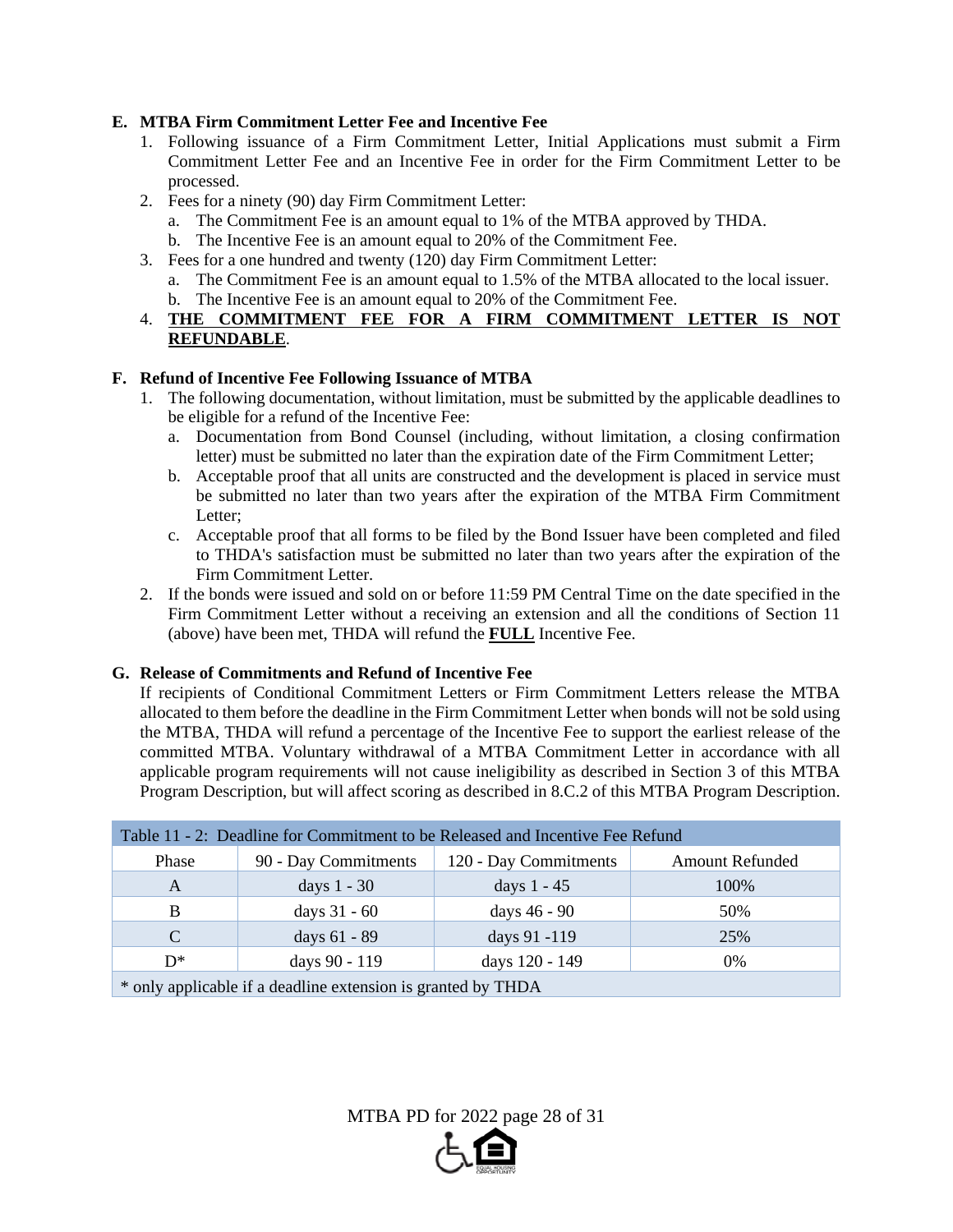## **I. Incentive Fee Retained by THDA**

- 1. If a request for an extension to the deadline for closing the sale of the bonds beyond 11:59 PM Central Time on the original date specified in the Firm Commitment Letter is approved in accordance with Section 10, THDA will **RETAIN** the **FULL** amount of the Incentive Fee.
- 2. If the bonds are not issued and sold by the expiration date (original or extended) of the Firm Commitment Letter, and the Firm Commitment Letter has not been released as described in Section 11-H, and no extension has been requested or granted as described in Section 11-H, THDA will **RETAIN** the **FULL** amount of the Incentive Fee and a MTBA application for the development may not be resubmitted in 2022.
- 3. If the bonds are issued and sold, but the development is not placed in service, THDA will **RETAIN** the **FULL** amount of the Incentive Fee.

#### **J. Monitoring Fee**

Developments that receive MTBA and Noncompetitive Housing Credits are subject to all monitoring fees set out in Section 5 of the QAP.

#### **K. Modification Fee**

Developments that receive MTBA and Noncompetitive Housing Credits and request modification are subject to Modification Fees as set out in Section 5 of the QAP. Payment of this fee does not guarantee approval of proposed changes or modifications.

## **L. Extension Fee**

Developments that receive MTBA and Noncompetitive Housing Credits and request an extension are subject to Extension Fees as set out in Section 5 of the QAP. Payment of this fee does not guarantee approval of an extension.

#### **M. Requests for Refunds**

 If the applicant is eligible for any refund as described in Section 11-G or Section 11-H above, the applicant must submit a written request for a refund. The written request for a refund must be submitted no later than 1 year after the issuance date reflected on IRS Form(s) 8609. If the last day to submit a written request for a refund is not a THDA business day (e.g. weekend or holiday), the deadline will be the following THDA business day.

MTBA PD for 2022 page 29 of 31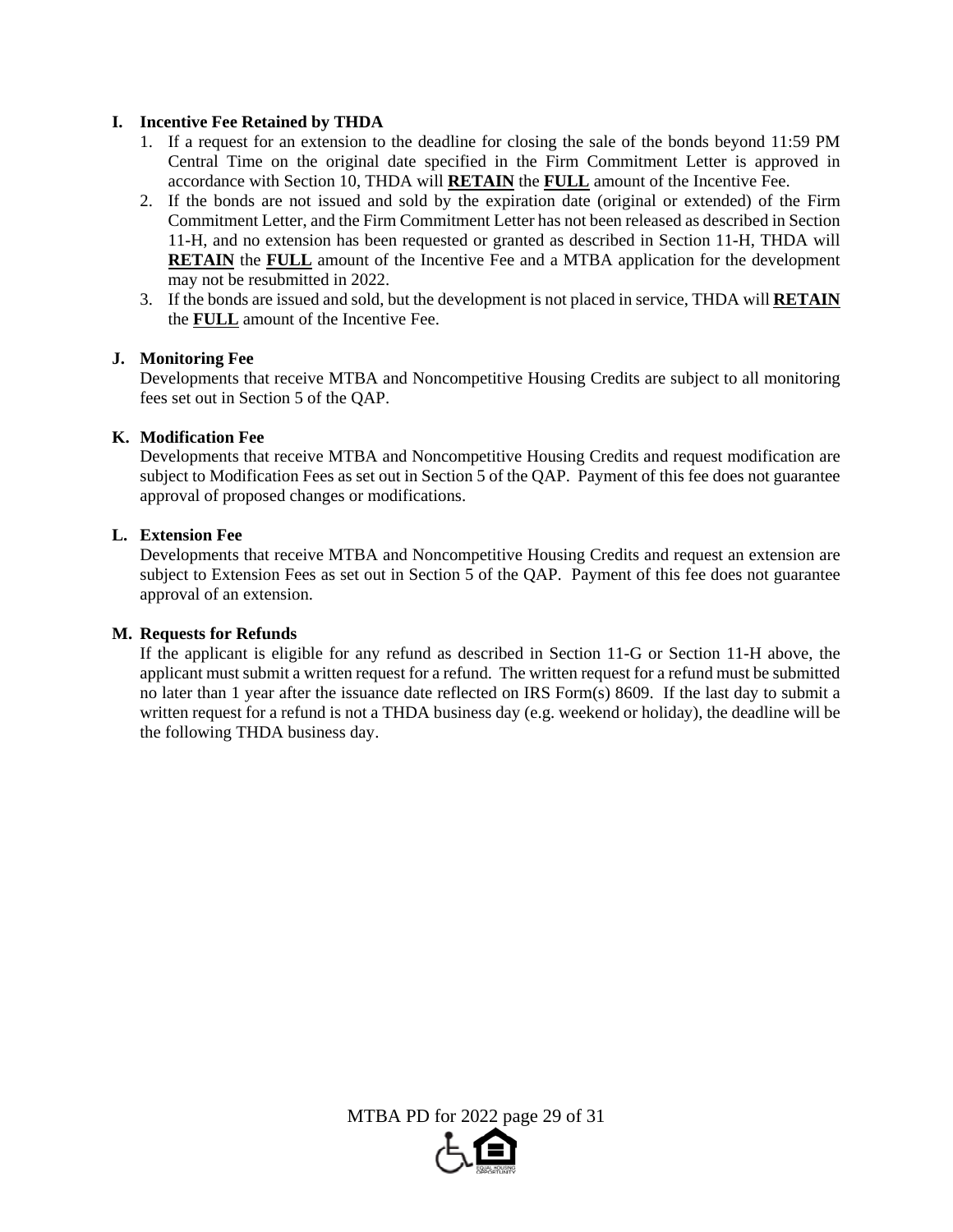## **Section 12: Noncompetitive Housing Credits**

- A. THDA will determine eligibility for Noncompetitive Housing Credits and the amount of Noncompetitive Housing Credit to be allocated to a development, up to the maximum amount permissible with MTBA financing. Any development seeking Noncompetitive Housing Credits must apply for and is subject to the applicable QAP in the same calendar year in which MTBA is committed. An application for Noncompetitive Housing Credits is subject to eligibility and threshold requirements as well as fees, including monitoring fees, found in the applicable QAP. **Receipt of a Firm Commitment Letter does not guarantee receipt of Noncompetitive Housing Credits.**
- B. If an Initial Application for Competitive Housing Credits and an application for MTBA and Noncompetitive Housing Credits are submitted for the same development, the Initial Application for Competitive Housing Credits will be deemed ineligible.
- C. The maximum obtainable rents supported by the Market Study must be proposed for the proposed development and must support reasonable operating expenses and maximum mortgage debt service prior to Noncompetitive Housing Credits filling any financial "gaps". This may require additional financing from other sources over and above the maximum amount of MTBA or Noncompetitive Housing Credit committed to the development by THDA.